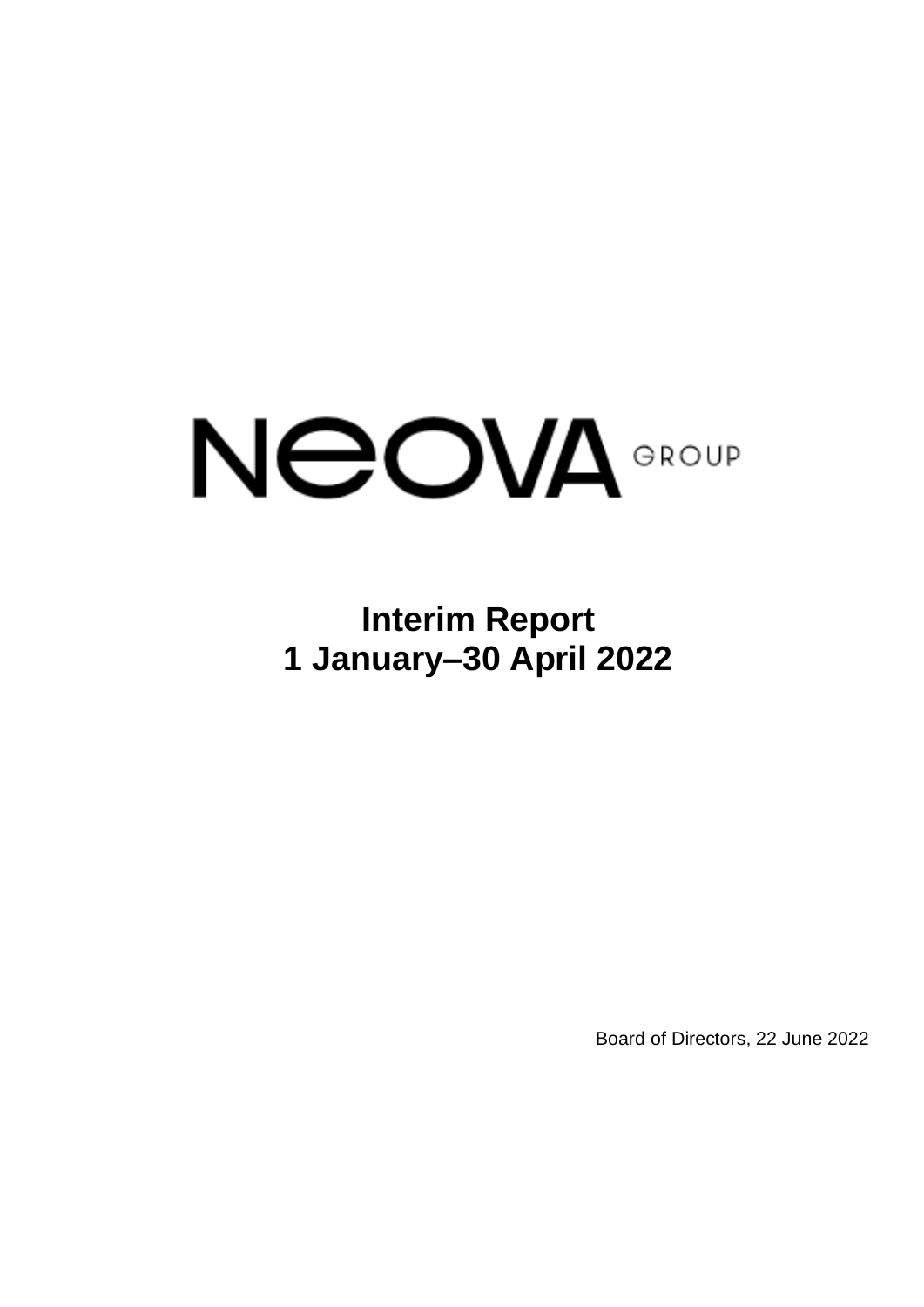

# **Neova Interim Report January–April 2022**

**Strategic development in a difficult business environment**

### **January–April 2022 in brief:**

- − Group turnover in January–April was EUR 230.4 million (1 January–30 April 2021: EUR 227.0 million)
- − The Group's comparable turnover in January–April was EUR 230.4 million (EUR 215.6 million), taking into consideration the divestment of the heat and power business on 28 January 2021
- − The operating margin (EBITDA) was EUR 28.8 million (EUR 539.5 million), or 12.5% (237.7%) of turnover
- − The Group's comparable operating margin (EBITDA) was EUR 27.5 million (EUR 31.9 million)
- − The operating result was EUR 20.0 million (EUR 530.4 million), or 8.7% (233.6%) of turnover, including EUR +1.3 million (EUR 507.6 million) in non-recurring items that were mainly related to profit recognised on the sale of businesses
- − Free cash flow before taxes was EUR 4.4 million (EUR 486.6 million)
- − Gross investments totalled EUR -27.4 million (EUR -51.4 million)
- − Earnings per share were EUR 308 (EUR 17,414)
- − The ratio of interest-bearing net debt to operating margin (net debt/EBITDA) was 0.3 (-0.5)
- − The equity ratio was 53.7% (64.8%)
- − Return on invested capital % (previous 12 months): 0.2% (64.2%)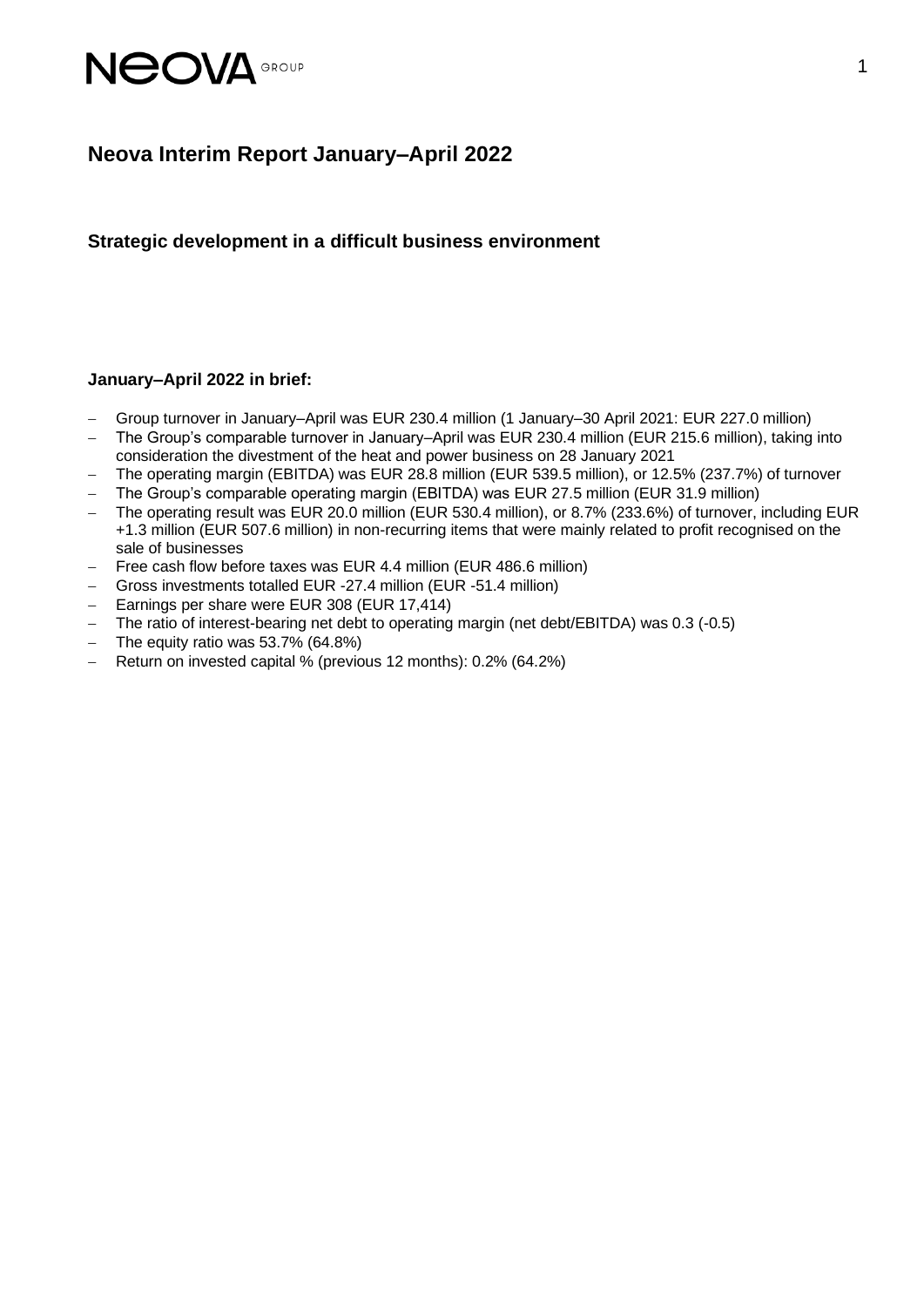

### **Strategic development in a difficult business environment**

The Group's reported turnover in the first third of the financial year (January–April 2022) amounted to EUR 230.4 million (EUR 227.0 million in January–April 2021). Comparable turnover developed very favourably and showed a year-on-year increase of 6.9%. The positive development of sales was mainly attributable to the Grow&Care division, which achieved substantial growth in sales to professional growers as well as the users of growing media materials. The comparable turnover of the Fuels&Real Estate Development division decreased by 10.4% year-on-year. The decline in turnover was mainly attributable to energy peat, the sales of which decreased by - 13.5% year-on-year. Biofuel sales decreased by -3.1% year-on-year, mainly due to the discontinuation of importing fuel wood from Russia.

With regard to the accrual of profit for the financial year as a whole, the first third of the year was again relatively strong in both of our main businesses. Due to cost inflation and the late arrival of spring, the Grow&Care division's operating margin developed favourably year-on-year mainly due to the acquisition of the Brill companies. The Fuels&Real Estate Development division's comparable profitability decreased year-on-year, mainly due to a significant decline in the demand for energy peat. The Group's reported operating margin was significantly lower than in the previous year at EUR 28.8 million (EUR 539.5 million). This was due to the recognition of profit on the sale of the heat and power business in the comparison period. The Group's comparable operating margin was also weaker than in the previous year at EUR 27.5 million (EUR 31.9 million).

The Group's reported operating result for the first third of the financial year (January–April) was EUR 20.0 million (EUR 530.4 million). The figure for the comparison period was heavily influenced by the profit recognised on the sale of the heat and power business. The Group's comparable operating result was EUR 18.7 million (EUR 22.8 million).

The Group's cash flow during the reporting period amounted to EUR 4.4 million (EUR 486.6 million). The change in cash flow was significantly influenced by the profit of EUR 507.9 million recognised on the sale of the heat and power business in the previous financial year and higher working capital, which was due to higher inventory levels caused by cost inflation and the late arrival of spring.

### **CEO Vesa Tempakka:**

### **"Strong sales compensated for the cost increases caused by the war in Ukraine"**

"In many respects, the first third of 2022 for Neova Group was characterised by a shift from normal operations to quickly reacting to the changes in the operating environment caused by the war in Ukraine. Immediately after the war began, Neova Group discontinued all purchasing and sales activities with Russia and Belarus. In the energy business, this created the need to quickly find alternatives to fuel wood imported from Russia to ensure the availability of fuel for customers.

In November 2021, Neova announced it would discontinue the production of energy peat. That decision had to be reconsidered in March 2022 to ensure the availability of fuel in the coming years, especially for customers in Eastern Finland who have been dependent on Russian wood. Even the war in Ukraine did not change the big picture in energy peat sales. The sales of energy peat decreased by more than 10% compared the corresponding period in 2021. Going forward, Neova will produce energy peat for customers under binding agreements. The energy peat extraction target for the coming summer is approximately 2 TWh, which would guarantee the availability of fuel for the next heating season. This is considered to be very important with regard to the security of supply of energy.

In the Grow&Care division, the impacts of the war in Ukraine were immediately reflected in higher logistics costs and difficulties with the availability of fertilisers and sea shipping. Previously, a significant proportion of the fertilisers and related raw materials used in the EU were sourced from Russia. The sharply rising prices of natural gas and diesel also dramatically increased costs for Neova's customers and subcontractors, which contributed to lower demand for products.

In the Grow&Care division, sales to professional growers saw strong growth, but sales to the landscaping segment and home gardeners, in particular, suffered from the late arrival of spring. On the whole, the Grow&Care division's sales grew significantly, reaching EUR 157 million. The increase in costs is illustrated by the division's logistics costs increasing by over 50% compared to the corresponding period in the previous year.

The Group's comparable operating margin increased by +7% year-on-year in the first third of the year, while the comparable operating margin and comparable operating profit declined slightly.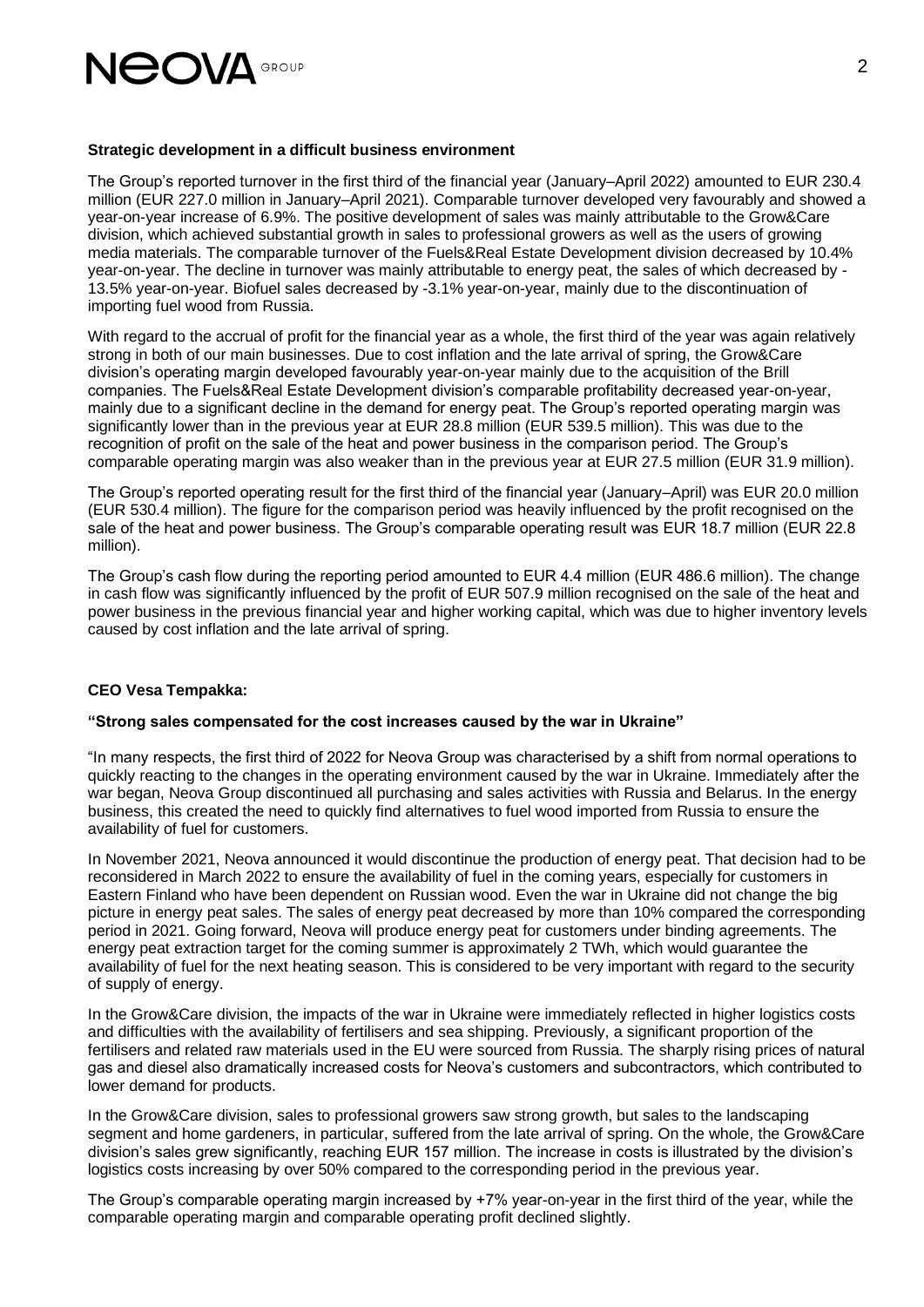

During the first third of the year, Neova Group sold its 50% stake in the Swedish pellet manufacturer Scandbio AB. The transaction did not have a significant effect on the Group's result. The joint project by Neova and Lassila&Tikanoja to consolidate their wood businesses progressed according to plan. The competition authorities approved the project in April 2022. The aim is for the new company to start its operations at the beginning of July 2022. Neova will own 45% of the company.

Production at Neova's Novactor activated carbon production facility in Ilomantsi has been halted since autumn 2021. Repairs at the production facility, which are due to defective materials, are expected to last until the end of the year. Neova expects that the costs incurred from the repairs to the production facility will be mostly covered by insurance."

### **Reporting segments**

Neova's segment structure changed on 1 January 2022. The Group has changed the composition of its reporting segments by transferring the business activities of Nevel, which was sold in January 2021, to the Other activities segment on 1 January 2022, and by forming a new reporting segment that comprises the Group's fuel businesses, the management and optimisation of the Group's land and real estate assets, and the business functions responsible for wind and solar power projects.

The reporting segments comprise the Group's divisions in accordance with Neova's management model. Neova Group's reporting segments are Grow&Care, Fuels&Real Estate Development, New Businesses and other activities.

### **Grow&Care**

The Grow&Care division's Kekkilä-BVB is Europe's leading and most versatile growing media operator in the professional grower, landscaping and consumer segments. Kekkilä-BVB specialises in the sustainable development, production and marketing of high-quality growing media, mulches and fertilisers for landscapers, professional growers, distributors and home gardeners. Peat is also supplied as bedding peat to horse farms, cattle farms, pig farms and poultry producers and for use as raw material in further processing.

The division's well-known brands, Kekkilä Garden and Hasselfors Garden, offer products to home gardeners and landscapers in the Nordic countries and the Baltic countries. In Central European markets, our business includes private label products as well as the Jardino and Florentus brands, for example. In the professional growing media business, the BVB Substrates and Kekkilä Professional brands serve not only on the home markets but also the global markets with exports to more than 100 countries. The integration into Kekkilä-BVB of Brill Substrate, which was acquired at the start of the year, has also progressed very favourably.

The turnover for the first third of the financial year (January–April) amounted to EUR 158.7 million (EUR 133.8 million). The operating margin was EUR 18.7 million (EUR 17.2 million) and the operating profit was EUR 11.7 million (EUR 11.9 million). Gross investments amounted to EUR 8.9 million (EUR 8.3 million). The operating result includes non-recurring items in the amount of EUR -0.4 million (EUR 0.0 million).

The Grow&Care division's turnover continued to grow year-on-year. Turnover from the professional grower segment has developed favourably in particular, although the growth is partly due to Brill Substrate and Brill Papenburg Logistics, acquired by Kekkilä-BVB at the beginning of 2022, being included in the figures, and the higher freight costs and generally higher inflation being passed on to selling prices. Demand in the consumer segment and the landscaping segment has suffered from the cold and delayed spring. Neova believes that the weaker demand in the consumer business compared to the reference period is also attributable to a change in consumer demand. Overall demand is expected to be reduced by the caution caused by the general uncertainty and inflation, which has been accelerated by the war in Ukraine. At the same time, however, the easing of restrictions related to the pandemic is expected to lead to a shift from the exceptional demand patterns caused by the pandemic towards steadier development.

In spite of growth, the supply and demand imbalances caused by the war in Ukraine have continued to substantially increase material and logistics costs and reduce availability. Consequently, our relative profitability decreased year-on-year. To address this issue, we, like many other companies, have had to implement exceptional price increases and include additional charges in sales invoices.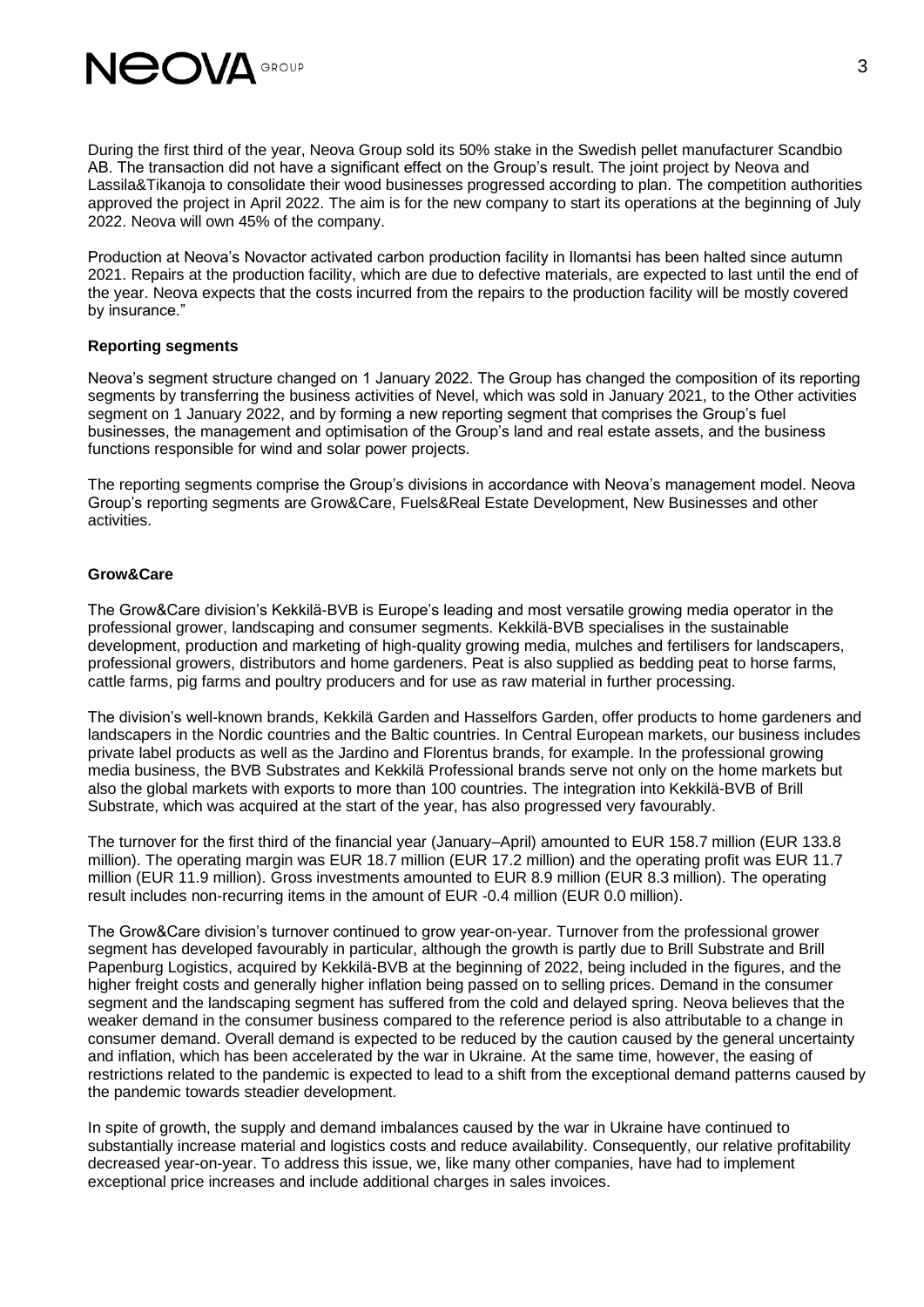

| Grow&Care                             | $1 - 4/2022$ | $1 - 4/2021$ | Change  | 1-12/2021 |
|---------------------------------------|--------------|--------------|---------|-----------|
| <b>Turnover (EUR million)</b>         | 158.7        | 133.8        | 18.6%   | 338.9     |
| <b>Operating margin (EUR million)</b> | 18.7         | 17.2         | 8.5%    | 32.2      |
| <b>Operating profit (EUR million)</b> | 11.7         | 11.9         | $-1.8%$ | 11.0      |
| <b>Investments (EUR million)</b>      | 8.9          | 8.3          | 7.2%    | 25.4      |
| <b>Number of employees</b>            | 651          | 572          | 13.9%   | 569       |

### **Fuels&Real Estate Development**

The Fuels&Real Estate Development division is responsible for the energy and fuel solutions provided by Neova Group in Finland, Sweden and Estonia. The division provides energy producers with peat, wood and pellet fuels. In addition to operating in the fuel business, the division develops land owned by Neova for subsequent land uses, such as wind and solar power.

The Fuels&Real Estate Development division's current business units correspond to different types of fuel: Pellet, Wood, Energy peat, and Wind and solar power. Approximately half of the division's turnover is derived from renewable biofuels.

The turnover for the first third of the financial year (January–April) amounted to EUR 71.0 million (EUR 79.2 million). The operating margin for the reporting period was EUR 11.1 million (EUR 12.1 million) and the operating profit was EUR 12.1 million (EUR 10.2 million). Gross investments were EUR 0.7 million (EUR 0.9 million). The operating result includes non-recurring items in the amount of EUR +2.0 million (EUR 0.0 million).

The profitability of the Fuels&Real Estate Development division's businesses decreased year-on-year due to the continuing decline in the demand for energy peat. The high price of emission rights has reduced the demand for energy peat. The importation of wood chips from Russia became subject to sanctions after Russia attacked Ukraine, which increased the significance of the security of supply and the use of domestic fuels in the production of heating energy, which partially mitigated the decline in the demand for energy peat. Customers replaced wood with energy peat due to the disruptions in the availability of imported wood fuels. In spite of the good demand for biofuels, overall fuel deliveries were 12% lower than in the comparison period. In real estate development, the conversion of decommissioned peat production sites into wind and solar farms is progressing according to the project plans.

During the first third of the financial year, Neova received the necessary approvals from the competition authorities relating to the sale of Scandbio AB shares to Lantmännen ek, and for the consolidation of Neova's fuel wood business in Finland and Estonia into a joint venture established with L&T Biowatti Oy. The aim is for the joint venture to start its operations at the beginning of July.

| <b>Fuels&amp;Real Estate Development</b> | $1 - 4/2022$ | $1 - 4/2021$ | Change   | 1-12/2021 |
|------------------------------------------|--------------|--------------|----------|-----------|
| <b>Turnover (EUR million)</b>            | 71.0         | 79.2         | $-10.4%$ | 161.6     |
| <b>Operating margin (EUR million)</b>    | 11.1         | 12.1         | $-8.3%$  | 10.6      |
| <b>Operating profit (EUR million)</b>    | 12.1         | 10.2         | 18.2%    | 2.0       |
| <b>Investments (EUR million)</b>         | 0.7          | 0.9          | 135.9%   | 7.9       |
| Number of employees                      | 234          | 239          | $-2.1%$  | 234       |
| Energy sales, peat (GWh)                 | 2,588        | 2,992        | $-13.5%$ | 5,514     |
| Energy sales, other fuels (GWh)          | 1.376        | 1,475        | $-6.7%$  | 3,610     |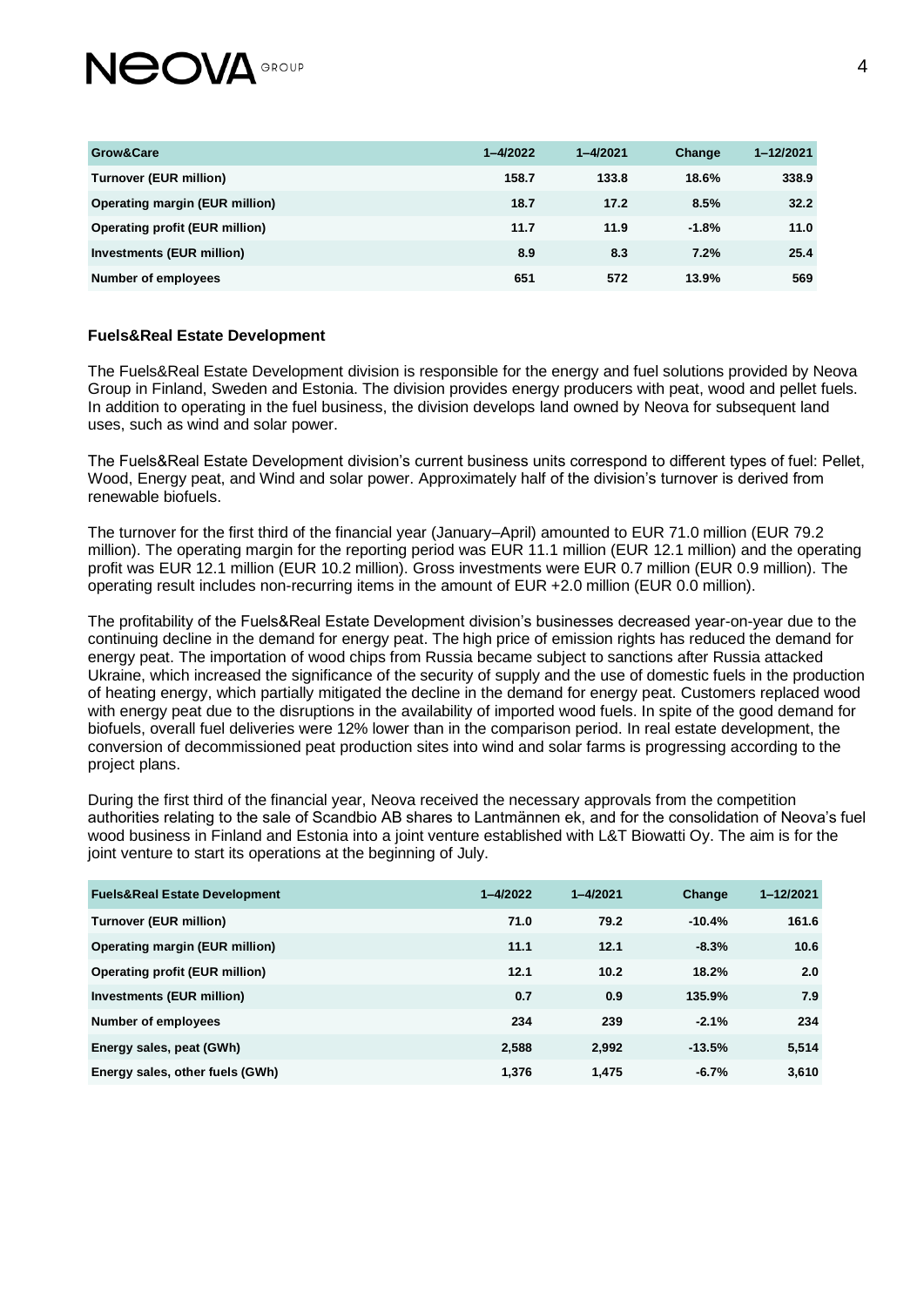

### **New Businesses**

The New Businesses division creates new products and innovations based on the Group's competencies and raw material resources as well as emerging customer needs. The products and innovations secure the world's food production, promote healthy living environments and promote the purification of air and water. The goal is to develop sustainable new business in the international markets, which will increase our shareholder value in the long run. Neova Ventures coordinates the Group's innovation activities.

The area in which the most progress has been made in the Ventures business consists of biostimulants isolated from organic wetland biomass. They are used in greenhouse and outdoor cultivation to improve plants' nutrient absorption and the efficiency of nutrient use. Biostimulants also help plants adapt to changing conditions related to climate change. In accordance with the Neova Refinery concept, raw materials and side stream products are comprehensively utilised in adherence to the circular economy principle while minimising energy consumption and emissions.

In the Activated Carbons business, construction began in spring 2019 on a strategically significant production facility in Ilomantsi to process activated carbon. After the new activated carbon production facility was completed in 2021, structural defects were detected that made it necessary to rebuild the activation furnace to improve its fire resistance. The demolition work has been completed and the rebuilding of the furnace will begin in June. Commercial production is expected to start in spring 2023. Production output from the deployment phase has been successfully delivered to end customers, and customer feedback on product quality has been very positive. The employment effect of the construction stage has exceeded 100 person-years, and the constant employment effect of the first stage of the facility, including the supply and production chain, is roughly 50 persons. Neova's activated carbon is sold under the Novactor brand.

Until the sales of the Ilomantsi plant's own production output begin, the turnover of the New Businesses division consists mainly of the sale of activated carbon raw material in the value chain. The operating result for the first third of the financial year was EUR -1.6 million (EUR -1.7 million). Gross investments were EUR 5.8 million (EUR 5.5 million).

| <b>New Businesses</b>                 | $1 - 4/2022$ | $1 - 4/2021$ | Change | 1-12/2021 |
|---------------------------------------|--------------|--------------|--------|-----------|
| <b>Turnover (EUR million)</b>         | 1.6          | 1.1          | 41.9%  | 3.0       |
| <b>Operating margin (EUR million)</b> | $-1.4$       | $-1.6$       | 11.9%  | $-4.5$    |
| <b>Operating profit (EUR million)</b> | $-1.6$       | $-1.7$       | 5.0%   | $-5.1$    |
| <b>Investments (EUR million)</b>      | 5.8          | 5.5          | 5.4%   | 28.0      |
| <b>Number of employees</b>            | 31           | 27           | 14.8%  | 28        |

### **Other activities**

The other activities segment consists of costs that are not allocated to the Neova Group's business units. These costs are related to the Group's administrative and strategic activities as well as support functions and, in accordance with the new segment reporting structure, the Nevel business that was sold to Ardian in January 2021.

The other activities segment had an effect of EUR -2.1 million (EUR 509.8 million) on the operating result in January–April. The operating result includes non-recurring items amounting to EUR -0.3 million. The figures for the comparison period are significantly affected by the non-recurring recognition of income related to the sale of the subsidiary Nevel, which had an effect of EUR +507.9 million.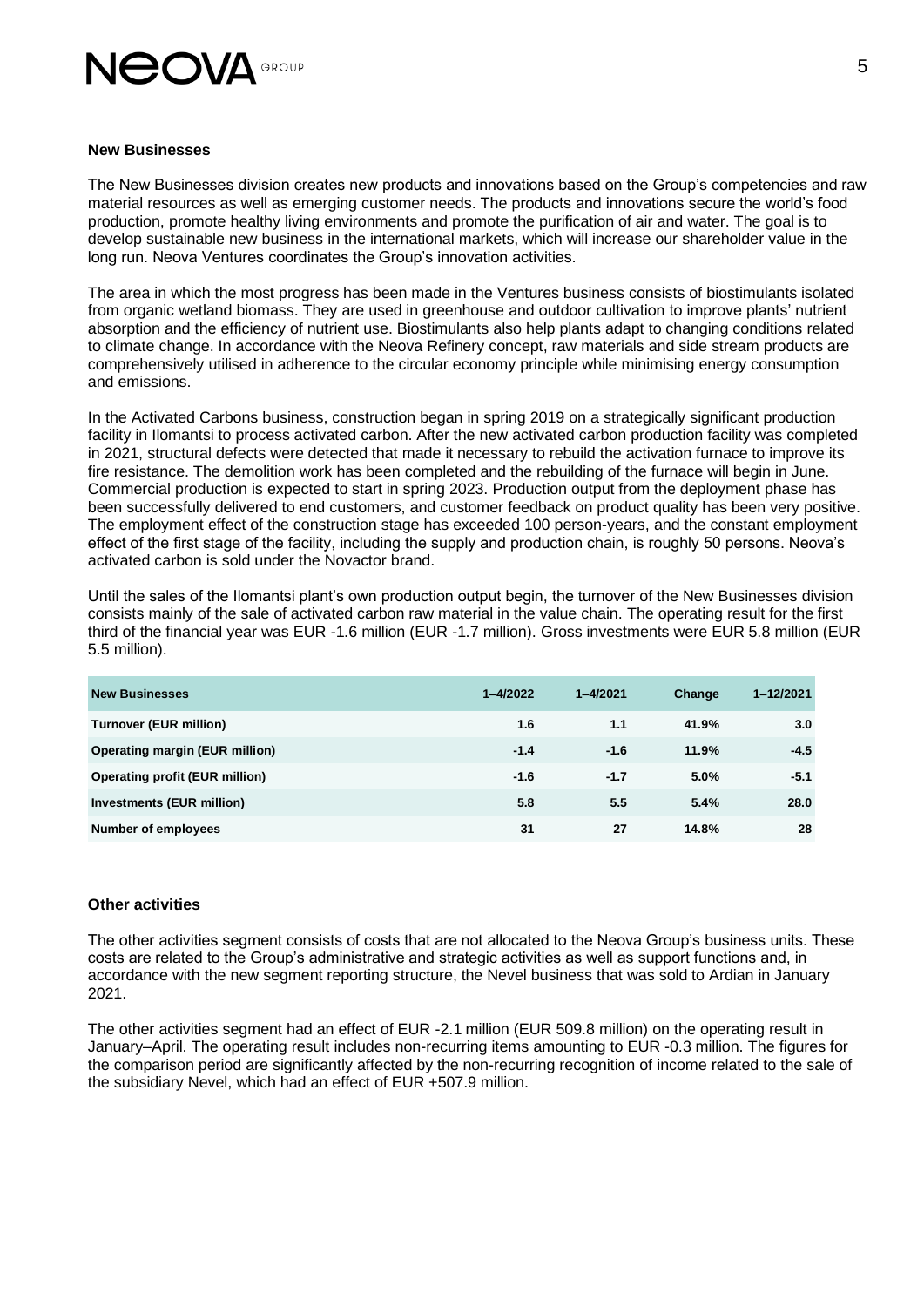

Nevel is consolidated into the other activities segment's figures until January 2021, when control was transferred to the new owner. Nevel's turnover for the corresponding period in the comparison year was EUR 14.8 and its operating result was EUR 4.6 million.

| Other activities                      | $1 - 4/2022$ | $1 - 4/2021$ | Change    | 1-12/2021 |
|---------------------------------------|--------------|--------------|-----------|-----------|
| <b>Turnover (EUR million)</b>         | 0.0          | 15.3         | $-99.8%$  | 1.1       |
| <b>Operating profit (EUR million)</b> | $-2.1$       | 509.8        | $-100.4%$ | 500.4     |
| Number of employees                   | 68           | 113          | $-39.7%$  | 91        |

### **Cash flow, investments and financing**

The Group's free cash flow before taxes was EUR 4.4 million (EUR 486.6 million). The operating margin in the comparison year was significantly affected by the profit recognised on the sale of the heat and power business, which also increased cash flow.

The change in working capital affected cash flow by EUR -14.8 million (EUR -4.7 million). The increase in working capital in the first third of the year was significantly influenced by the increase in Kekkilä-BVB's finished product inventories due to the late arrival of spring.

Gross investments in the reporting period amounted to EUR -27.4 million (EUR -51.4 million), or 307.9% (150.0%) of the amount of depreciation.

At the end of the reporting period, interest-bearing net debt stood at EUR 13.6 million (EUR -283.3 million). The ratio of interest-bearing net debt to operating margin (net debt/EBITDA) on 30 April 2022 was 0.3 (-0.5). Shortterm interest-bearing debt amounted to EUR 25.3 million (EUR 60.2 million). Of the Group's long-term interestbearing debt, 3.0% is covered by a covenant related to the company's equity ratio. The terms of the covenant were met at the end of the review period.

The equity ratio at the end of April was 53.7% (64.8%) and the gearing ratio was 3.1% (-38.8%). The consolidated balance sheet total was EUR 815.1 million (EUR 1,135.9 million). The Group's net financing items were EUR -4.4 million (EUR -1.7 million). Net financing items were 1.9% (0.8%) of turnover.

### **Natural seasonal fluctuation in activities**

The Grow&Care division's gardening business is sensitive to seasonal fluctuations, with demand peaking in the spring and early summer. The demand for products in the professional grower segment remains more stable, continuing into the autumn. The success of the peat production season plays a central role with regard to Kekkilä-BVB's raw material reserves for the next year.

The demand for energy fuel varies a great deal during the year. The peat production season falling almost entirely in the second third of the year also introduces significant cyclicality to the fuel business. During the first third of the year that was just completed, the focus was mainly on selling fuels from the previous years' inventories.

#### **Number of employees**

The Group employed an average of 985 (952) persons in the first third of the financial year.

Employees by segment, average

| <b>Number of employees</b>    | $1 - 4/2022$ | $1 - 4/2021$ | 1-12/2021 |
|-------------------------------|--------------|--------------|-----------|
| Grow&Care                     | 651          | 572          | 569       |
| Fuels&Real Estate Development | 234          | 239          | 234       |
| <b>New Businesses</b>         | 31           | 27           | 28        |
| Other activities              | 68           | 113          | 91        |
| <b>Total</b>                  | 985          | 952          | 922       |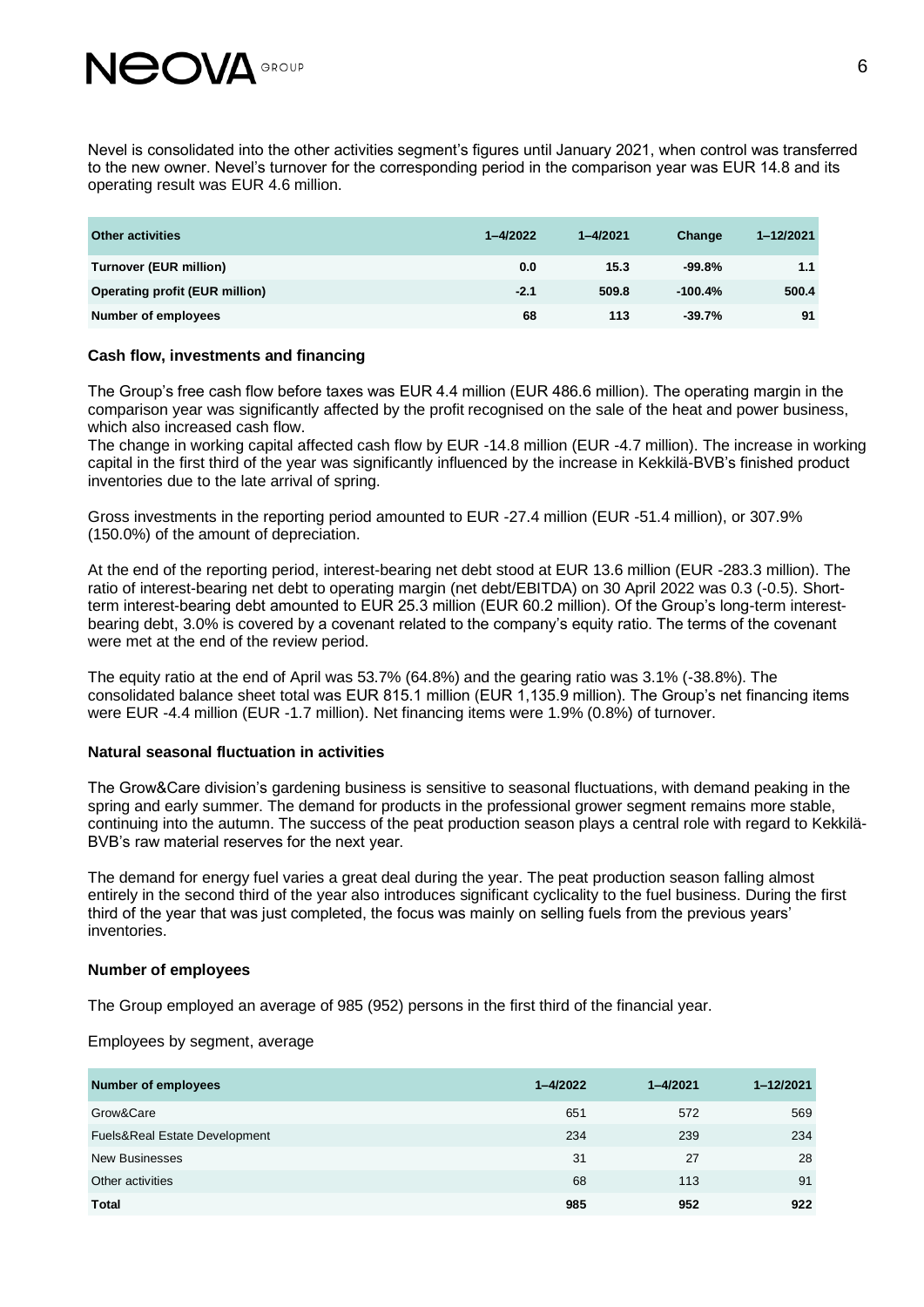

The joint codetermination committee of Neova Group's Finnish operations met once during the reporting period. The agenda for the meeting included the Group's financial performance, the progress of the implementation of the strategy, division-level business reviews, the HR and training plan, and other topics concerning the personnel.

### **Sustainability**

Sustainability is at the heart of Neova Group's strategy and targets. It is also a key element of business development. We updated our sustainability strategy in 2021. Our sustainability objective is to create green growth through net positive products and services by taking into account our impacts on the environment, health, society and the accumulation of knowledge capital. We have set medium-term and long-term targets and themes for three areas of sustainability: environmental responsibility, social responsibility and economic responsibility. Sustainability strategies and programmes are systematically implemented in each business in accordance with customer needs and the UN Sustainable Development Goals. To further increase the commitment of our personnel, we have incorporated sustainability into the short-term incentive targets of all of our employees in 2022 in all of our operating countries and at every level of the organisation.

For the sustainability of peat production, we use third-party RPP (Responsibly Produced Peat) certification as our indicator. At the end of 2021, RPP certification covered 4,165 hectares of our peat production areas. The target coverage for the end of 2022 is 5,655 hectares: 1,147 hectares in Finland, 3,796 hectares in Estonia and 711 hectares in Sweden. Certification applications for the peatlands in question were submitted to RPP in 2020 and 2021. During the first period of 2022, the RPP organisation conducted two on-site inspections at Horskulla-Brostorpmossen (200 hectares) and Store mosse (175 hectares) in Sweden.

With regard to the well-being of the Group's personnel, our target is zero accidents. We also want to support the growth of our employees and partners. In addition, we have clearly defined processes for addressing any problems or deficiencies.

During the spring, we have transitioned towards the new normal in our work. With regard to COVID-19 restrictions, we have begun observing local guidelines and discontinued the Group-level restrictions on travel and in-office work. We now use a hybrid model in our office work. A key objective of hybrid work is to strengthen team spirit and cohesion through meeting people at the office. We are making progress with internationalisation in our day-to-day work. To support this process, we have organised English language instruction since the start of the year, which has been met with a very enthusiastic response. The groups include several nationalities and help build a stronger sense of community. We have organised various information events and campaigns to support well-being. One example is the "Give recognition to your colleague" campaign, which reached its second round and saw an increase in feedback given across national borders. To support our sustainability efforts, and based on our previous GPTW survey, we have launched the Helping Hands programme, which provides teams with opportunities to participate in volunteer work of their choice to benefit nature or people.

The Group's accident frequency turned to a slight decrease during the first third of the year compared to the last months of 2021. We have focused on leading by example and the improvement of safety during the peak season, particularly at Kekkilä-BVB's facilities. Increased safety training and risk assessments were significant factors behind the lower accident frequency.

| <b>KPI</b>                                                                           | $1 - 4/2022$ | $1 - 4/2021$ | $1 - 12/2021$ |
|--------------------------------------------------------------------------------------|--------------|--------------|---------------|
| Well-being Pulse survey: My well-being at<br>work is "good"                          |              | 63% (April)  |               |
| Accident frequency R12 (rolling 12 months):<br>All accidents (MTR)                   | 13.4         | 16.2         | 15.6          |
| Accident frequency R12 (rolling 12 months):<br>Accidents leading to lost time (LTA1) | 6.4          | 6.8          | 7.2           |

The Group's certified management system – which includes both the ISO 9001 quality management system and the ISO 14001 environmental management system – helps us coordinate and manage our operations to satisfy customer and stakeholder requirements and regulatory obligations as well as focus on the continuous improvement, profitability and efficiency of our operations. We switched from country-specific and businessspecific certification to Group-level multi-country certification in 2021. The Group-level assessment of business functions better supports the development of how the Group's businesses are managed across national borders.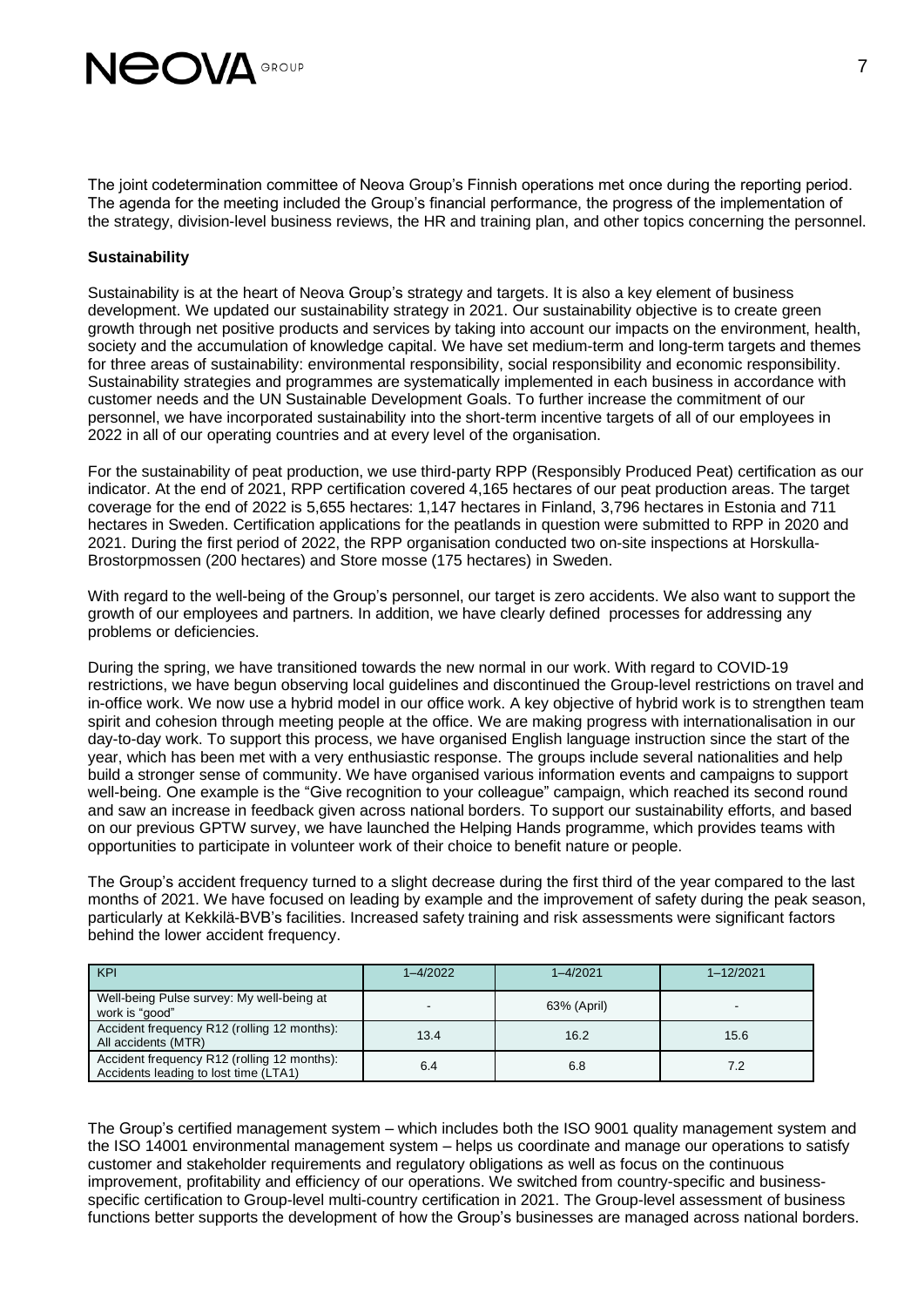

The aim is to include the ISO 45001 occupational health and safety management system in the certification in 2022.

### **Short-term risks and uncertainties**

The continued increase in material costs affects Neova Group's profitability in the short term, as a significant proportion of our customer agreements are long-term, which means that increases in material costs can be reflected in customer prices with a delay. Furthermore, Neova Group is largely self-sufficient with regard to its main raw materials.

The increase in logistics expenses has a significant impact on Neova Group's competitiveness and profitability, as we transport our products over long distances in our global business. The rise in logistics expenses has also had a significant effect on fuel deliveries over short distances.

The use of energy peat is no longer financially feasible but, due to the lack of available alternatives, the decline in demand has slowed down slightly. Nevertheless, in the longer term, the demand for energy peat will continue to decrease sharply. The development of the price of emission rights and energy peat taxes have a very significant impact on the demand for energy peat used in heating production. The increase in the price of emission rights over the past few years, and the tax increase on energy peat at the beginning of 2021 have already led to a situation where not only fuel wood but also pulpwood is clearly replacing energy peat in energy production.

The declining demand for energy peat continues to affect the valuation of Neova's peat assets on the balance sheet. The value is assessed regularly by means of impairment testing and, in line with its strategy, the Group seeks to create higher value-added uses for its peat assets.

Such higher value-added uses of peat that are already in the market this year include, for example, activated carbon and growing media products. The first activated carbon production facility is intended to start operations in Ilomantsi at the turn of the year, and this naturally involves significant risks associated with the start-up of a new production plant.

### Political and geopolitical risks

Potential restrictions on international trade may restrict our operating conditions in various regions. If this risk were to materialise, it would have a very significant impact on Kekkilä-BVB's business in particular.

Pandemic risk has been clearly on the forefront for a couple of years now. The impact of the COVID-19 pandemic on the Group's business has, however, been relatively low thus far. Nevertheless, if it were to be prolonged and especially if it were to recur — the COVID-19 pandemic could complicate nearly all of the Group's international business operations and hinder new customer acquisition in particular.

### Financial risks

Neova has cash flows and assets denominated in currencies other than the euro, which exposes the Group to exchange rate fluctuations. Currency risk arises mainly from intra-Group lending. The most significant currency risk is related to the exchange rate between the euro and the Swedish krona due to Neova having extensive operations in Sweden. The Group actively hedges against currency risks. The Group does not apply hedge accounting.

### **Resolutions by the Annual General Meeting**

The Annual General Meeting of Neova Oy was held on 29 March 2022. The AGM adopted the financial statements and consolidated financial statements for the financial year 1 January 2021–31 December 2021 and discharged the members of the Supervisory Board, the Board of Directors and the CEO from liability. The AGM resolved to distribute a dividend of EUR 2,000 per share for the financial year that ended on 31 December 2021, corresponding to a total of EUR 60,000,000.

The AGM confirmed the number of members of the Supervisory Board as ten. Juha Sipilä was re-elected as Chairman, and Heikki Miilumäki was re-elected as Vice Chairman. Antti Häkkänen, Eero Kubin, Esko Kurvinen, Mauri Peltokangas, Jenni Pitko and Piritta Rantanen were re-elected as members. Harri Hietala and Mika Venäläinen were elected as new members of the Supervisory Board.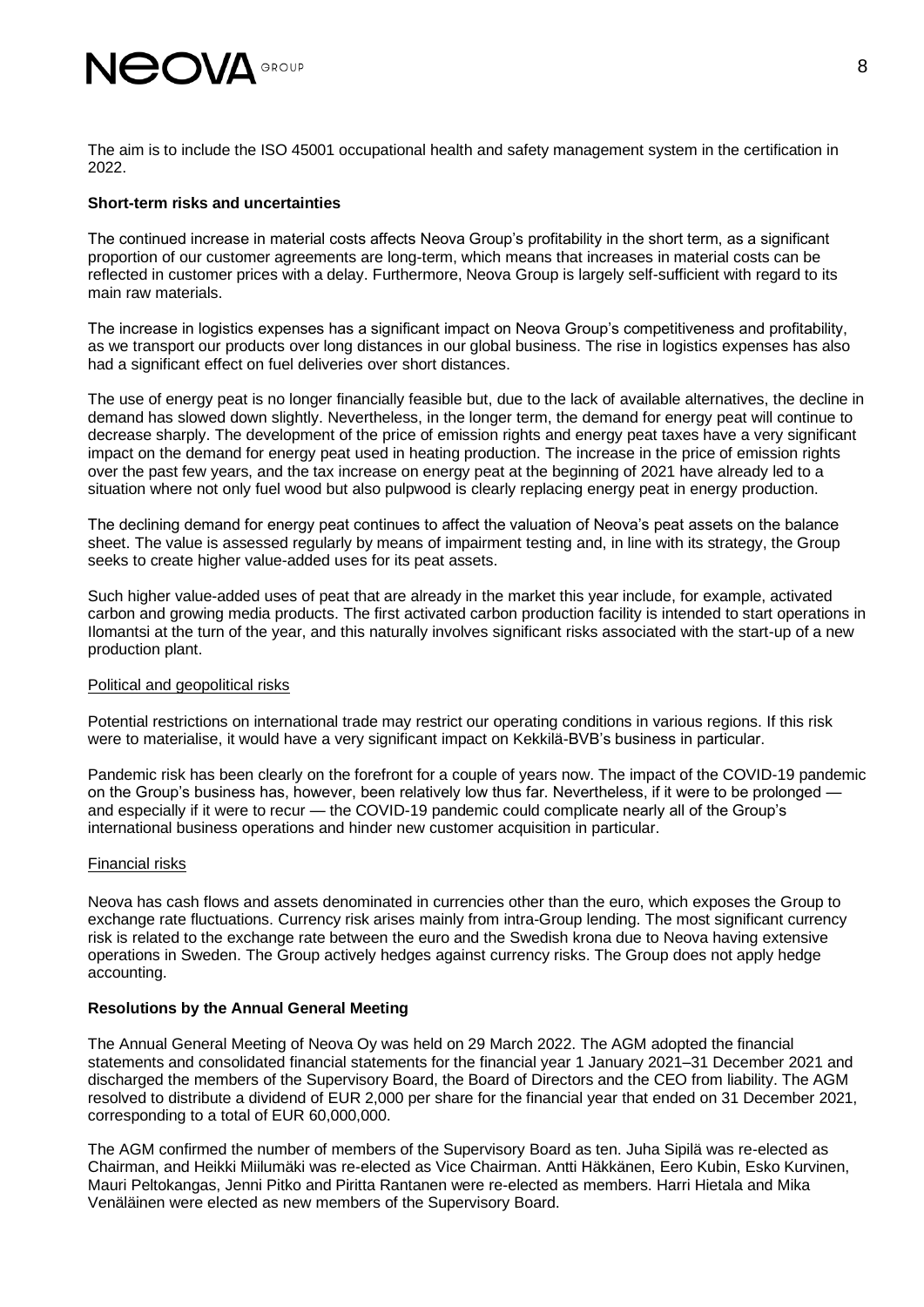

The AGM confirmed the number of members of the Board of Directors as seven. Panu Routila was elected as Chairman, and Markus Tykkyläinen was re-elected as Vice Chairman. Stefan Damlin, Tuomas Hyyryläinen and Kirsi Puntila were re-elected to the Board of Directors. Eeva-Liisa Virkkunen and Jari-Pekka Punkari were elected as new members of the Board of Directors.

The audit firm PricewaterhouseCoopers Oy was elected as auditor, with Panu Vänskä, Authorised Public Accountant, as the principal auditor.

The AGM of 29 March 2022 resolved to establish a Shareholders' Nomination Board and confirmed the rules of procedure of the Shareholders' Nomination Board. Pekka Hurtola (Chairman) and Rami Vuola were elected as members of the Shareholders' Nomination Board.

### **Significant events during the first third of the year**

On 3 January 2022, Kekkilä-BVB completed the acquisition of the German companies Brill Substrate and Brill Papenburg Logistics. The acquisition strengthens Kekkilä-BVB's market position in the major European markets of Germany, Italy and France. The turnover of the acquired businesses is approximately EUR 25 million. The acquisition included a company-owned port and terminal area in Papenburg, Germany. The strategically significant acquisition strengthens Kekkilä-BVB's position as a leading player in its industry in Europe.

On 10 February 2022, Neova announced it had signed an agreement concerning the sale of its associated company Scandbio AB. Scandbio AB is a Swedish pellet producer in which Neova held a 50% stake. The buyer was the Swedish company Lantmännen ek. The transaction was finalised on 1 April 2022 after approval by the relevant authorities. The transaction has not had a material impact on Neova Group's result for the year.

On 21 February 2022, Neova Oy announced it had signed an agreement on acquiring a 30% minority interest in Kekkilä-BVB Oy from Nielson Belegging en Beheer B.V. The transaction is still subject to approval by the competition authorities. In connection with the transaction, Juha Mäkinen, CEO of Kekkilä-BVB and member of Neova's Management Team, left the company. Vesa Tempakka, CEO of Neova and Chairman of Kekkilä-BVB's Board of Directors, was appointed as Kekkilä-BVB's new CEO. At the same time, the company announced that Peter Jan Kuiper, COO of Kekkilä-BVB, had been appointed as a member of the Neova Group's Management Team. The changes took effect immediately.

Neova Oy and Lassila & Tikanoja Plc announced on 17 December 2021 that they had signed an agreement on the consolidation of their fuel wood businesses. The joint venture consists of L&T Biowatti Oy, owned by Lassila & Tikanoja plc, and the wood energy business of Neova Oy's Vapo Fuels business. The approvals required for the merger were obtained on 29 April 2022, after which there are no competition law obstacles to the business combination. The goal is for the joint venture to start operations during the second third of this year.

### **Events after the review period**

On 17 May 2022, Neova Oy announced it is planning the production of biostimulants in cooperation with Lapuan Peruna. Neova and Lapua Peruna are planning a joint project to manufacture humic biostimulants in Lapua. Lapuan Peruna is applying for an extension of its own environmental permit, which will enable the industrial production of growth promoters. The processing of the environmental permit is expected to last until next spring.

The merger of Neova's energy wood business and Lassila & Tikanoja's energy wood business has progressed according to plan. The aim is for the new company, named Laania Oy, to start its operations on 1 July 2022.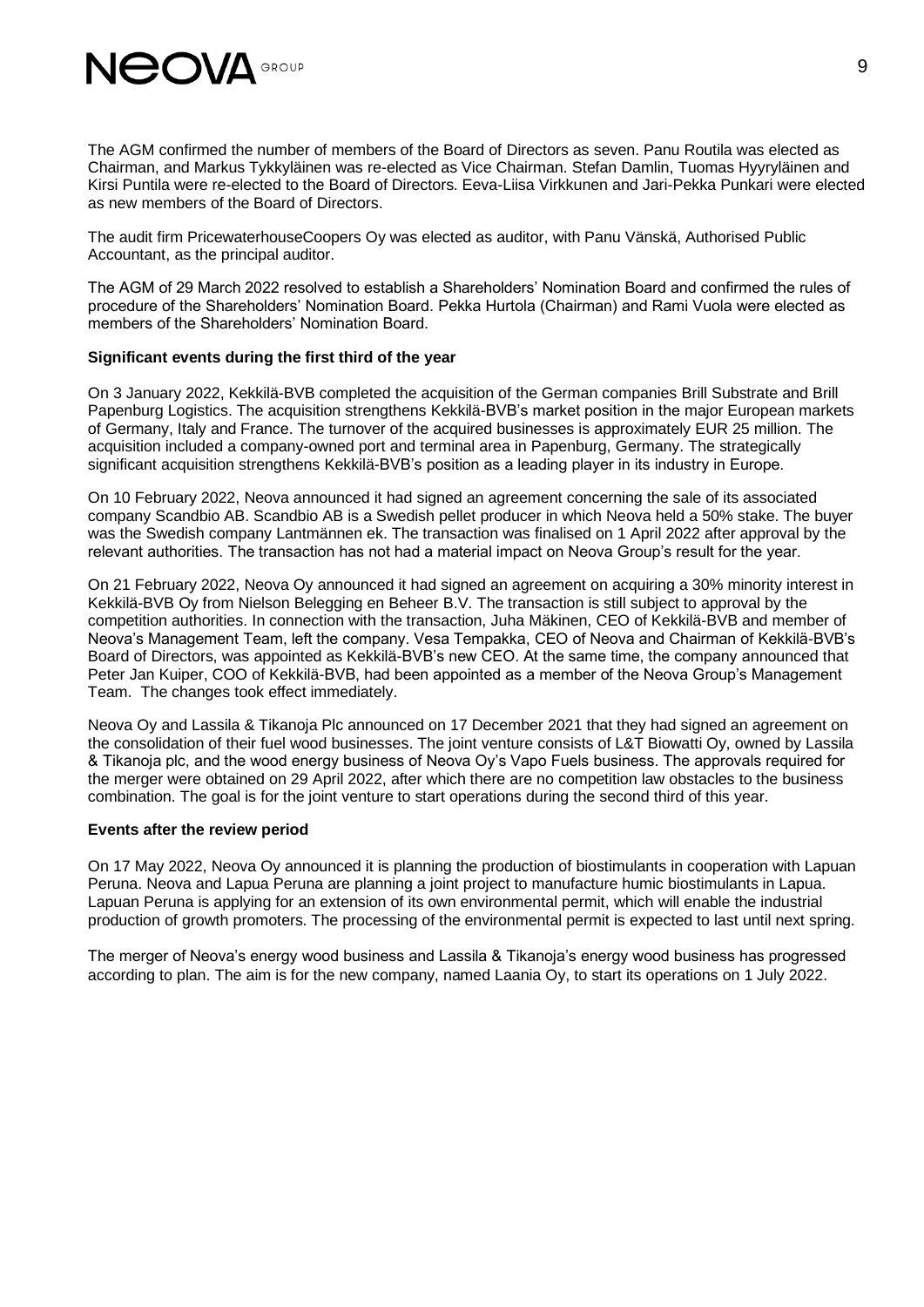

### **Outlook for the remainder of the financial year, to 31 December 2022**

The development seen in the Group's businesses in the first third of the year is expected to continue largely unchanged during the financial year. Comparable turnover is expected to increase somewhat from the previous year, and the comparable operating margin is expected to decline slightly due to cost inflation. While the development of the COVID-19 pandemic is still difficult to predict, the Group has prepared various alternative scenarios pertaining to the potential development of the pandemic.

The prices of Neova's key raw materials have increased significantly due to geopolitical uncertainty. This has affected not only the costs of raw materials but also their availability. The uncertainty and risks arising from the geopolitical situation – including previously imposed sanctions, potential additional sanctions and countersanctions and their consequences – may have an impact on the Group's operating environment.

Vantaa, 22 June 2022

Neova Oy

Board of Directors

For further information, please contact:

Vesa Tempakka, Neova CEO, tel. +358 40 072 6727 Jarmo Santala, Neova CFO, tel. +358 40 801 9191 Ahti Martikainen, Neova's Director of Communications and Public Affairs +358 40 680 4723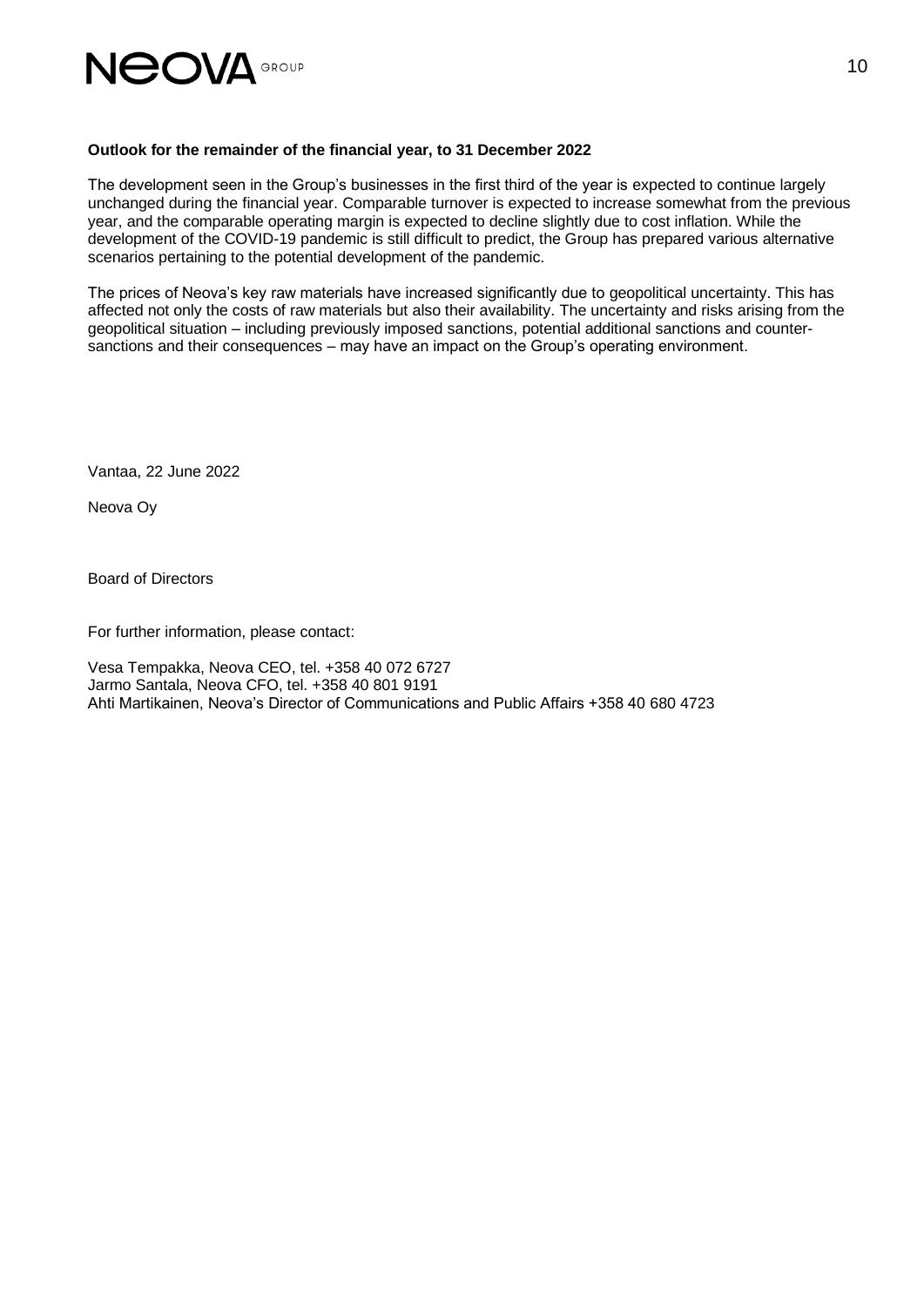

# **Consolidated key figures**

| <b>MEUR</b>                                      | $1 - 4/2022$ | $1 - 4/2021$ | 1-12/2021 |
|--------------------------------------------------|--------------|--------------|-----------|
|                                                  |              |              |           |
| Turnover                                         | 230.4        | 227.0        | 514.6     |
| Operating profit (EBIT)                          | 20.0         | 530.4        | 511.2     |
| % of turnover                                    | 8.7          | 233.6        | 99.3      |
| Operating profit (EBIT) before impairment        | 20.0         | 530.4        | 527.6     |
| % of turnover                                    | 8.7          | 233.6        | 102.5     |
| Profit/loss for the period                       | 12.2         | 525.2        | 501.5     |
|                                                  |              |              |           |
| Operating margin (EBITDA)                        | 28.8         | 539.5        | 562.8     |
| +/- Change in working capital                    | $-14.8$      | $-4.7$       | $-51.1$   |
| - Net investments                                | $-9.7$       | $-48.2$      | $-77.7$   |
| Free cash flow before taxes                      | 4.4          | 486.6        | 434.0     |
| Gross investments                                | $-27.4$      | $-51.4$      | $-84.6$   |
| Return on invested capital % *                   | 0.2          | 64.2         | 73.1      |
| Return on invested capital % before impairment * | 3.7          | 80.6         | 75.4      |
| Return on equity % *                             | $-2.2$       | 96.4         | 108.9     |
|                                                  |              |              |           |
| Balance sheet total                              | 815.1        | 1135.9       | 780.9     |
| Shareholders' equity                             | 436.3        | 730.8        | 425.9     |
| Interest-bearing net debt                        | 13.6         | $-283.3$     | 11.2      |
| Equity ratio %                                   | 53.7         | 64.8         | 55.2      |
| Interest-bearing net debt/operating margin       | 0.3          | $-0.5$       | 0.0       |
| Gearing %                                        | 3.1          | $-38.8$      | 2.6       |
|                                                  |              |              |           |
| Average number of employees                      | 985          | 952          | 922       |

\*) Previous 12 months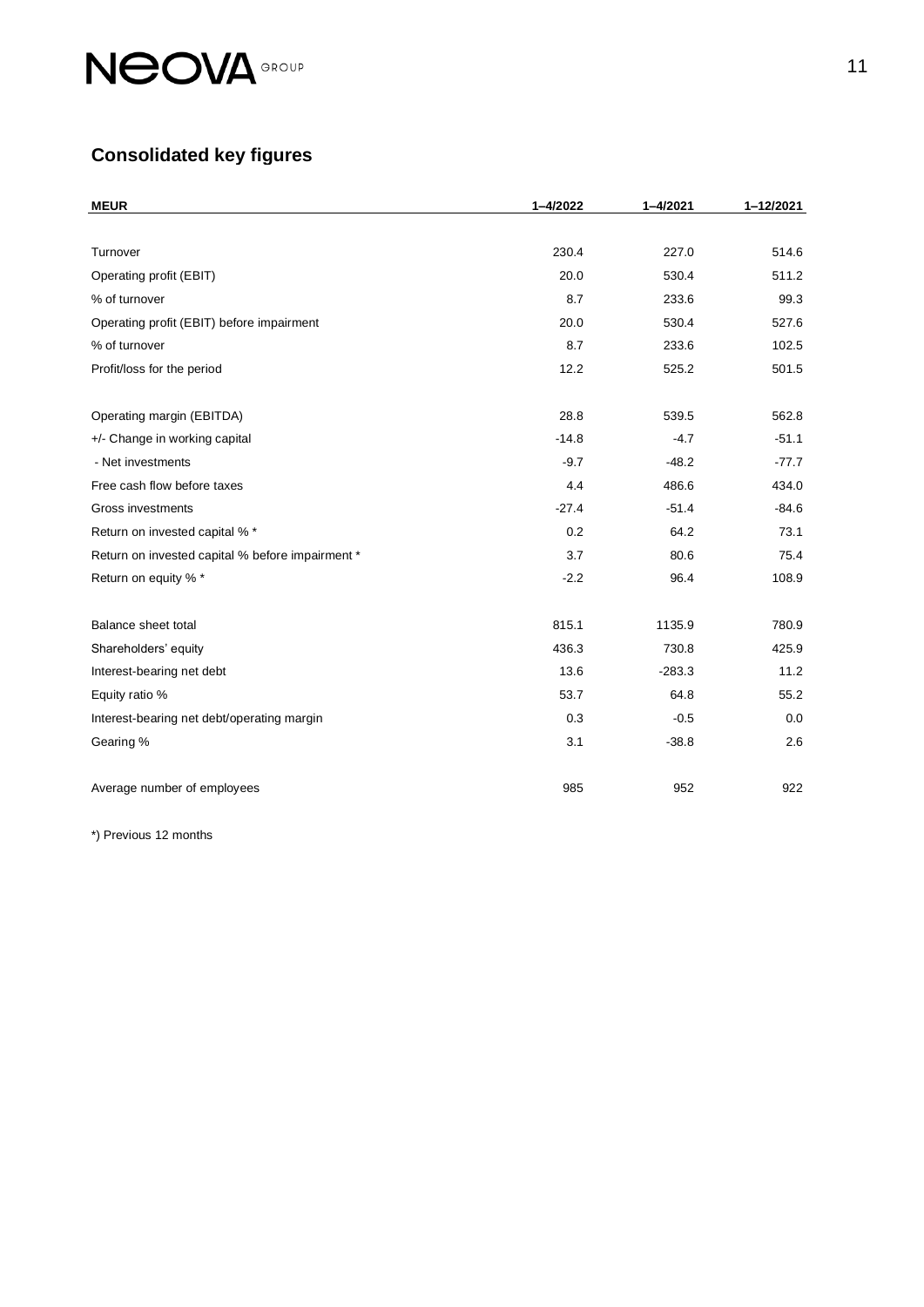

### **Interim Report Tables**

### **Basic information**

Neova Oy (Business ID 0174817-6) is a Finnish limited liability company domiciled in Jyväskylä at the registered address Yrjönkatu 42, PO Box 22, 40101 Jyväskylä, Finland. Neova Oy and its subsidiaries constitute Neova Group (hereinafter referred to as "Neova" or "the Group").

### **Basis of preparation**

The Group's unaudited interim report has been prepared in accordance with IAS 34. This interim report should be read together with the consolidated financial statements prepared for the financial year that ended on 31 December 2021, which was prepared in accordance with the same accounting and measurement principles. The accounting principles applied in the preparation of this interim report are the same as the accounting principles applied in the consolidated financial statements with the exception of new and amended standards.

The Group has applied new standards and interpretations published by the IASB that are to be applied for the first time in reporting periods starting on or after 1 January 2022. The new standards and interpretations do not have a significant impact on the Group's profit, financial position or the presentation of the interim report.

The figures presented in this interim report are shown in millions of euros unless otherwise specified. Individual figures and sums in the tables are rounded to the nearest million, which may lead to rounding differences in the totalled rows and columns.

### **Use of estimates and the management's judgement**

When preparing the financial statements, the Group's management has to make estimates and assumptions concerning the future, which affect the amounts of assets and liabilities in the balance sheet, the reporting of contingent assets and liabilities in the notes to the financial statements and the amounts of income and expenses reported for the financial period. The management may also need to exercise judgement in applying the accounting principles used in the preparation of the financial statements. This particularly concerns situations where the IFRS standards currently in effect include alternative methods of recognition, measurement or presentation.

The estimates and assumptions are based on the previous experience of the Group's management and other factors, and they also include reasonable expectations concerning future events. The estimates and assumptions used are continuously reviewed. The Group monitors changes in estimates and assumptions and the factors influencing estimates and assumptions by using several internal and external sources of information. Potential changes to estimates and assumptions are taken into account in the financial periods during which the estimate or assumption changes.

The most significant components for which management discretion has been applied concern the amounts of reserves, compiling the impairment testing and the assumptions used therein, determining the terms of leases as well as determining the fair values of the financial assets and debts.

### **Accounting judgments related to the COVID-19 pandemic and the impacts of the war in Ukraine**

The war in Ukraine and the Western countries' countermeasures against Russia have created market disruptions in the Group's operating environment. Neova's sales to Russia and Ukraine have been minor. In 2021, sales to the two countries represented approximately 0.2% of Neova's turnover. Neova complies with the sanctions imposed against Russia and, accordingly, sales to Russia and Belarus, and raw material purchases from Russia and Belarus, have been discontinued. Neova does not industrial operations of its own in the Russian or Ukrainian markets. Nevertheless, the war in Ukraine is a source of significant uncertainty with regard to the Group's profit performance in 2022.

The escalation of geopolitical tensions in Europe due to Russia's attack on Ukraine has resulted in new supply chain disruptions and increased the costs of raw materials, energy and logistics. The prices of Neova's key raw materials have increased significantly due to the geopolitical uncertainty. This has affected not only the costs of raw materials but also their availability. The uncertainty and risks arising from the geopolitical situation – including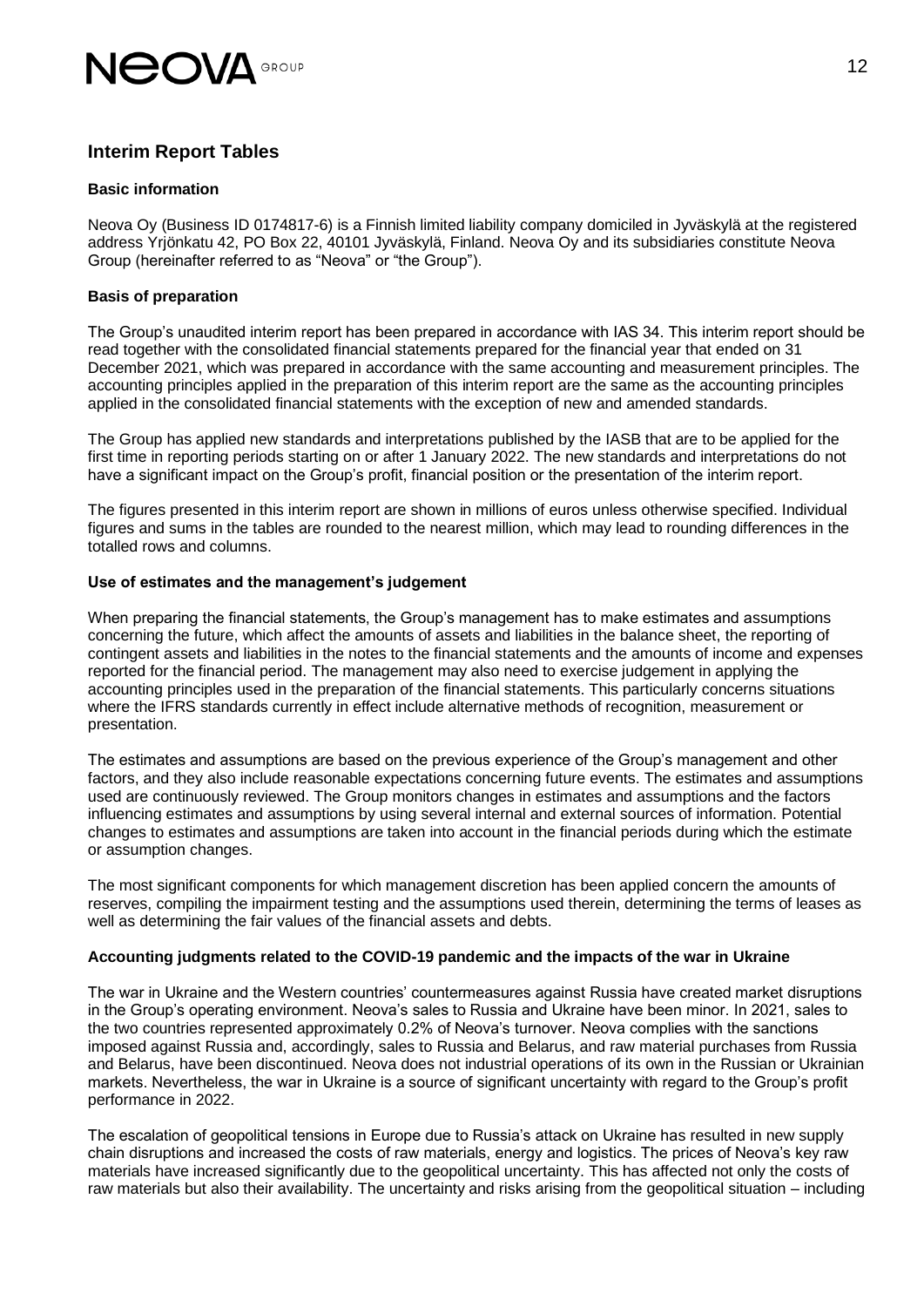

previously imposed sanctions, potential additional sanctions and counter-sanctions and their consequences – may have an impact on the Group's operating environment.

The business impacts of the COVID-19 pandemic have largely stabilised in the Group's operating countries. The Group has continued to assess the impacts of the COVID-19 pandemic by examining the carrying values entered in the balance sheet. Pursuant to IAS 36, assets that are not included in financial assets are tested for impairment whenever there are indications of impairment. The Group conducts goodwill testing annually. Uncertainty in the economic environment may reduce the reliability of the long-term forecasts used in connection with impairment testing. The Group continuously examines accounts receivable and the expected credit losses related to them as well as the measurement of slow-moving and expired products. The expected credit losses associated with the accounts receivable on the Group's books, unsalability deductions related to inventories and impairment did not increase in the first third of 2022.

### **Key exchange rates used in the consolidated financial interim report**

|            |               | Average<br>rate | Average Closing<br>rate<br>rate |         | Closing<br>rate |  |
|------------|---------------|-----------------|---------------------------------|---------|-----------------|--|
|            |               |                 | 1-4/2022 1-4/2021               | 4/2022  | 4/2021          |  |
| <b>SEK</b> | Swedish krona | 10.4433         | 10.1303                         | 10.2958 | 10.1640         |  |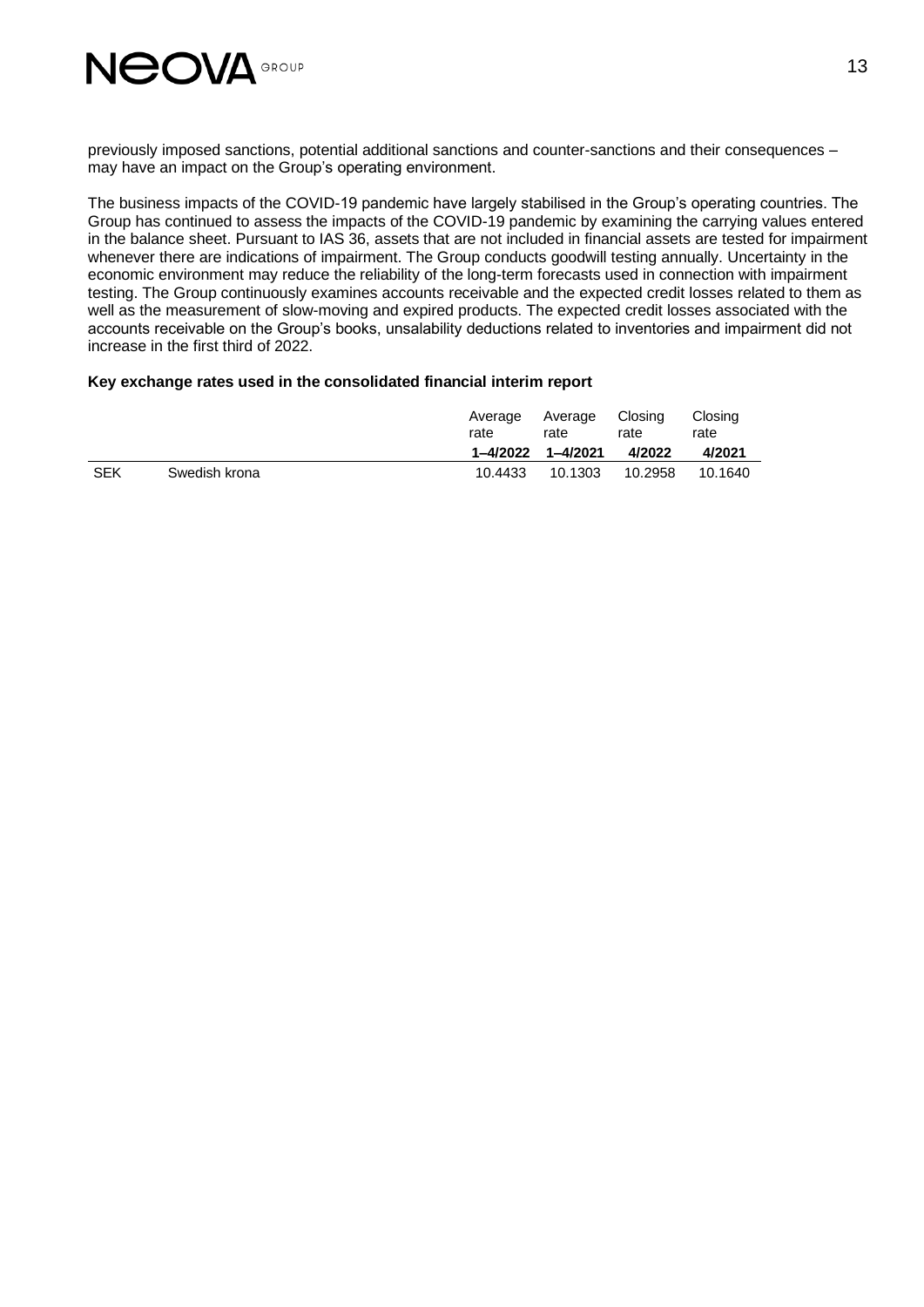

### **Consolidated interim report January–April 2022, IFRS Condensed consolidated statement of comprehensive income**

| <b>MEUR</b>                                                          | 1-4/2022 | $1 - 4/2021$ | 1-12/2021 |
|----------------------------------------------------------------------|----------|--------------|-----------|
|                                                                      |          |              |           |
| <b>TURNOVER</b>                                                      | 230.4    | 227.0        | 514.6     |
| Other operating income                                               | 2.5      | 512.2        | 521.3     |
| Share of results of companies consolidated using the equity method   | 2.0      | 0.3          | 0         |
| Operating expenses                                                   | $-206.1$ | $-199.6$     | $-473.1$  |
| Depreciation                                                         | $-8.9$   | $-9.5$       | $-35.3$   |
| Impairment                                                           | 0.0      | 0.0          | $-16.3$   |
| <b>OPERATING PROFIT/LOSS</b>                                         | 20.0     | 530.4        | 511.2     |
| Financial income                                                     | 1.0      | 1.5          | 5.3       |
| Financial expenses                                                   | $-5.4$   | $-3.3$       | $-12.5$   |
| <b>PROFIT/LOSS BEFORE TAXES</b>                                      | 15.5     | 528.6        | 504.0     |
| Income taxes                                                         | $-3.4$   | $-3.5$       | $-2.5$    |
| <b>PROFIT/LOSS FOR THE PERIOD</b>                                    | 12.2     | 525.2        | 501.5     |
| <b>OTHER COMPREHENSIVE INCOME ITEMS:</b>                             |          |              |           |
| (items that may not be reclassified subsequently to profit or loss): |          |              |           |
| Remeasurement of defined benefit plans                               |          |              | 0.1       |
| Items that may be reclassified to profit or loss:                    |          |              |           |
| Translation differences from foreign units                           | 0.0      | $-0.3$       | -0.5      |
| TOTAL COMPREHENSIVE INCOME FOR THE PERIOD                            | 12.1     | 524.8        | 501.1     |
| Distribution of profit for the period:                               |          |              |           |
| To parent company shareholders                                       | 9.2      | 522.4        | 499.1     |
| To non-controlling shareholders                                      | 2.9      | 2.7          | 2.4       |
|                                                                      | 12.2     | 525.2        | 501.5     |
|                                                                      |          |              |           |
| Distribution of comprehensive income for the period:                 |          |              |           |
| To parent company shareholders                                       | 9.2      | 522.1        | 498.8     |
| To non-controlling shareholders                                      | 2.9      | 2.7          | $2.3\,$   |
|                                                                      | 12.1     | 524.8        | 501.1     |
| Earnings/share, EUR                                                  | 308      | 17,414       | 16,638    |
| Average number of shares                                             | 30,000   | 30,000       | 30,000    |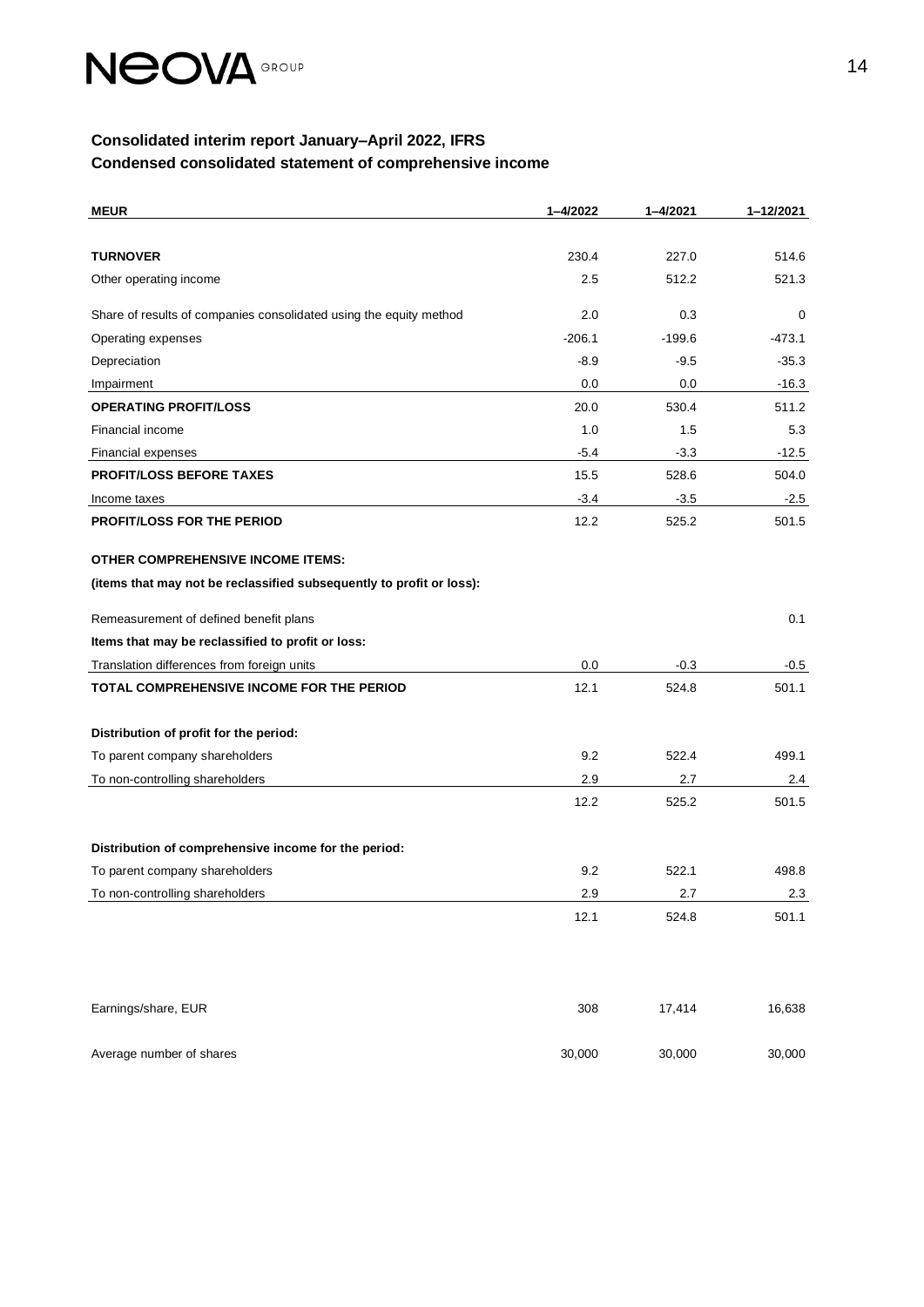

### **Condensed consolidated balance sheet**

| <b>MEUR</b>                                                | 30 Apr. 2022 | 30 Apr. 2021 | 31 Dec. 2021 |
|------------------------------------------------------------|--------------|--------------|--------------|
| <b>ASSETS</b>                                              |              |              |              |
| <b>LONG-TERM ASSETS</b>                                    |              |              |              |
| Intangible assets                                          | 36.4         | 32.5         | 32.3         |
| Goodwill                                                   | 27.3         | 24.3         | 24.0         |
| Land and water areas                                       | 34.8         | 36.4         | 33.6         |
| <b>Buildings and structures</b>                            | 41.0         | 40.6         | 39.4         |
| Machinery and equipment                                    | 52.0         | 44.4         | 50.9         |
| Other tangible assets                                      | 52.7         | 65.2         | 51.6         |
| Prepayments and unfinished acquisitions                    | 55.6         | 52.8         | 52.4         |
| Investments                                                | 3.6          | 0.5          | 0.5          |
| Long-term receivables                                      | 0.1          | 3.2          | 3.2          |
| Deferred tax asset                                         | 3.0          | 1.2          | 2.6          |
| <b>LONG-TERM ASSETS</b>                                    | 306.5        | 301.3        | 290.4        |
| <b>CURRENT ASSETS</b>                                      |              |              |              |
| Inventories                                                | 153.2        | 154.1        | 171.5        |
| Sales and other receivables                                | 136.8        | 120.9        | 80.3         |
| Income tax receivables                                     | 2.0          |              | 1.9          |
| Other financial assets                                     | 172.6        | 440.8        | 188.9        |
| Cash and cash equivalents                                  | 43.9         | 98.9         | 30.4         |
| <b>CURRENT ASSETS</b>                                      | 508.5        | 814.7        | 473.0        |
| <b>AVAILABLE-FOR-SALE ASSETS</b>                           | 0            | 20.0         | 17.5         |
| <b>ASSETS</b>                                              | 815.1        | 1,135.9      | 780.9        |
| <b>SHAREHOLDERS' EQUITY AND LIABILITIES</b>                |              |              |              |
| <b>SHAREHOLDERS' EQUITY</b>                                |              |              |              |
| Parent company shareholders' share of shareholders' equity | 391.2        | 687.3        | 382.4        |
| Non-controlling shareholders                               | 45.1         | 43.5         | 43.5         |
| <b>SHAREHOLDERS' EQUITY</b>                                | 436.3        | 730.8        | 425.9        |
| <b>LONG-TERM LIABILITIES</b>                               |              |              |              |
| Deferred tax liability                                     | 14.1         | 11.1         | 10.6         |
| Long-term interest-bearing liabilities                     | 210.5        | 256.6        | 214.6        |
| Long-term provisions                                       | 11.7         | 11.1         | 11.6         |
| Pension liabilities                                        | $5.2\,$      | 4.8          | 5.3          |
| <b>LONG-TERM LIABILITIES</b>                               | 241.5        | 283.5        | 242.1        |
| <b>CURRENT LIABILITIES</b>                                 |              |              |              |
| Current interest-bearing liabilities                       | 25.3         | 6.5          | 21.3         |
| Current non-interest-bearing liabilities                   | 111.9        | 115.1        | 91.6         |
| <b>Current provisions</b>                                  |              |              |              |
| <b>CURRENT LIABILITIES</b>                                 | 137.3        | 121.6        | 112.9        |
| Liabilities related to assets held for sale                | 0            | 0            | 56.3         |
| SHAREHOLDERS' EQUITY AND LIABILITIES                       | 815.1        | 1,135.9      | 780.9        |
|                                                            |              |              |              |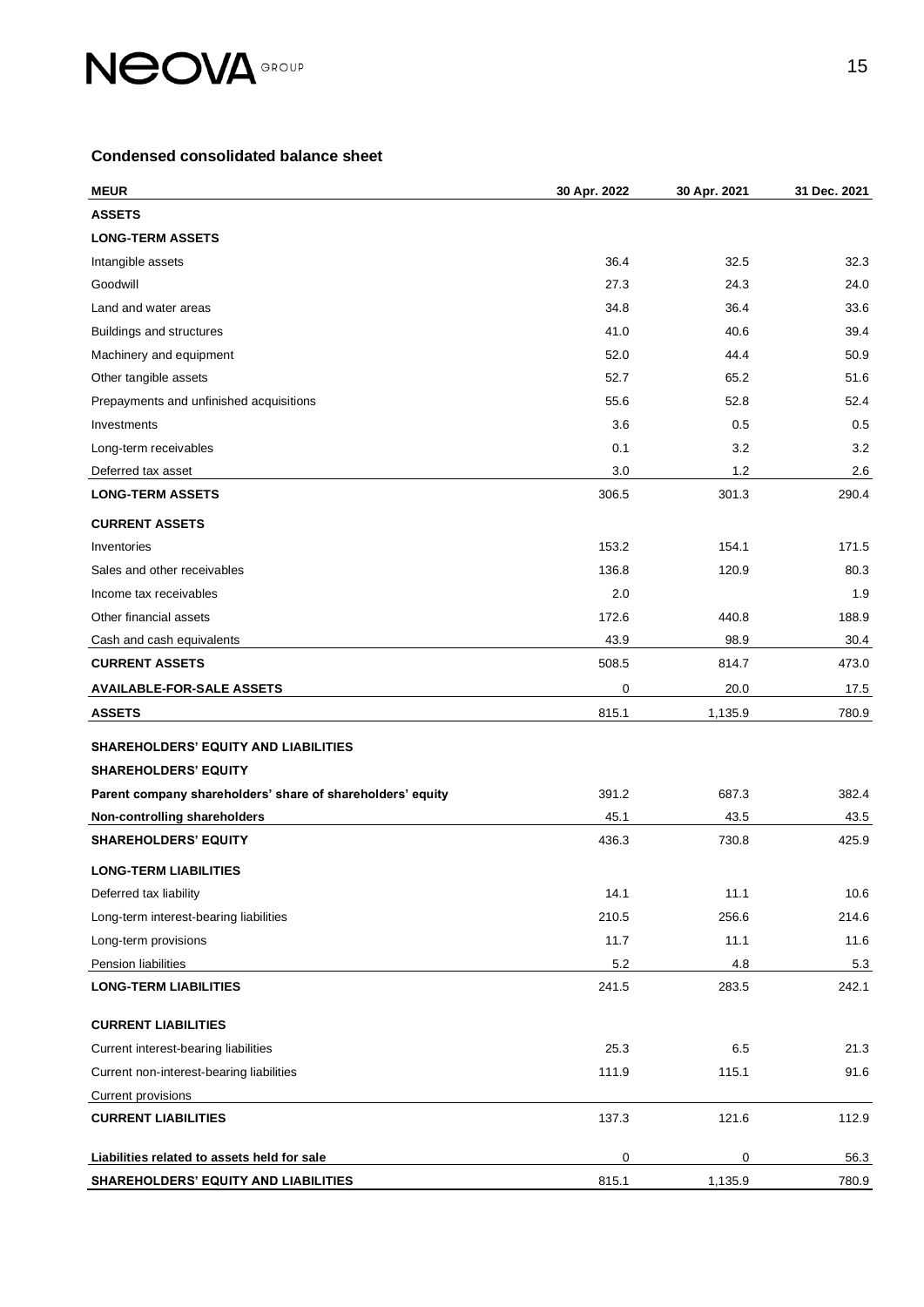

### **Condensed consolidated cash flow statement**

| <b>MEUR</b>                                                          | $1 - 4/2022$ | 1-4/2021 | 1-12/2021 |
|----------------------------------------------------------------------|--------------|----------|-----------|
| Cash flow from operating activities                                  |              |          |           |
| Profit/loss for the period                                           | 12.2         | 525.2    | 501.5     |
| Adjustments to the result for the period                             | 11.3         | $-496.1$ | $-454.3$  |
| Change in working capital                                            | $-14.4$      | $-56.9$  | $-50.2$   |
| Cash flow from operating activities before financial items and taxes | 9.1          | $-27.9$  | $-3.0$    |
| Interest received from operating activities                          | $-1.5$       | $-0.1$   | $-0.1$    |
| Interest paid from operating activities                              | $-2.3$       |          | $-9.7$    |
| Other financial items from operating activities                      | $-0.9$       | 0.3      | 0.4       |
| Taxes paid on operating activities                                   | $-1.7$       | $-1.9$   | $-4.6$    |
| Cash flow from operating activities                                  | 2.7          | -29.5    | $-17.1$   |
| <b>Cash flow from investing activities</b>                           |              |          |           |
| Investments in tangible and intangible assets                        | $-9.9$       | $-16.0$  | $-45.5$   |
| Proceeds from disposal of tangible and intangible assets             | 2.6          | 5.3      | 16.4      |
| Acquisition of subsidiaries, net of cash                             | $-11.8$      | 0.0      | 0.0       |
| Disposal of subsidiaries, net of cash                                | 0.0          | 644.0    | 644.1     |
| Associates' shares sold                                              | 19.2         | 0.0      | 0         |
| Other investments                                                    | 17.0         | $-476.3$ | $-224.9$  |
| Cash flow from investing activities                                  | 16.9         | 156.9    | 390.1     |
| Cash flow before financing                                           | 19.7         | 127.4    | 373.0     |
| Cash flow from financing activities                                  |              |          |           |
| Increase (+)/decrease (-) in short-term loans                        | $-0.1$       | $-50.4$  | $-46.1$   |
| Change in long-term loans and other financing items                  | $-2.5$       | 0.1      | $-33.2$   |
| Capital investment by non-controlling interests                      | 0.0          | 0.0      | 0.0       |
| Repayments of lease liabilities                                      | $-2.8$       | $-5.1$   | $-10.3$   |
| Dividends paid                                                       | $-0.8$       | 0.0      | $-250.0$  |
| Interest paid/hybrid bond                                            | 0.0          | 0.0      | $-29.9$   |
| Repayments of hybrid bond                                            | 0.0          | $-20.1$  | $-20.1$   |
| Cash flow from financing activities                                  | $-6.2$       | $-55.4$  | $-369.5$  |
| Change in cash and cash equivalents                                  | 13.4         | 72.0     | 3.4       |
| Cash and cash equivalents opening balance                            | 30.4         | 27.0     | 27.0      |
| Change in cash and cash equivalents                                  | 13.4         | 72.0     | 3.4       |
| Effect of changes in exchange rates                                  | 0.0          | 0.0      | 0.0       |
| Cash and cash equivalents at end of period                           | 43.9         | 98.9     | 30.4      |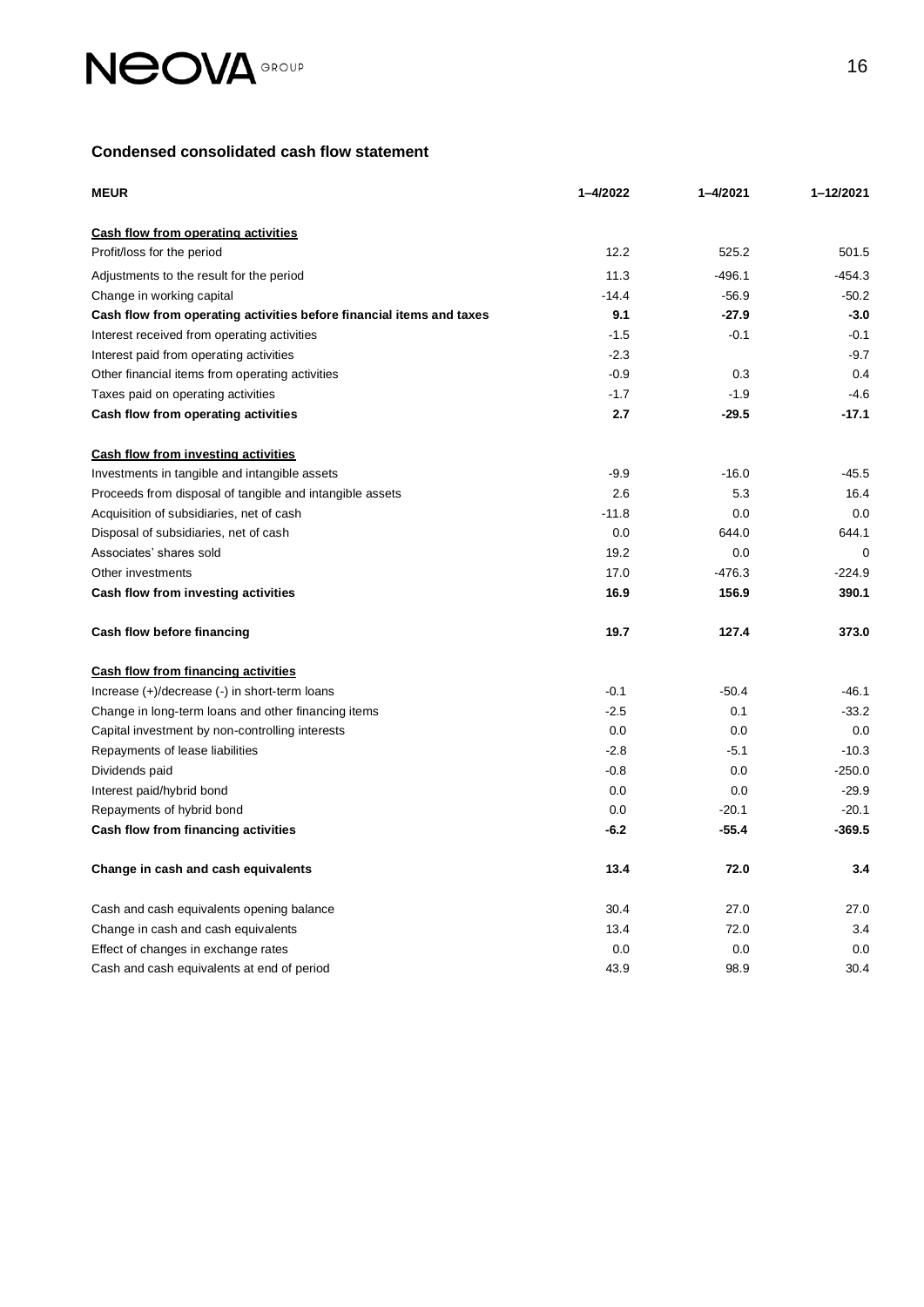# **NEOVA** GROUP

### **Consolidated statement of changes in shareholders' equity**

|                                         | Share   | Other | Translation | Retained | <b>H</b> vbrid |        | Non-<br>controlling |        |
|-----------------------------------------|---------|-------|-------------|----------|----------------|--------|---------------------|--------|
| <b>MEUR</b>                             | capital | funds | differences | earnings | bond           | Total  | interest            | Total  |
| <b>SHAREHOLDERS' EQUITY 1 JAN. 2022</b> | 50.5    | 30.5  | $-3.9$      | 305.5    |                | 382.6  | 43.4                | 426.0  |
| Changes in shareholders' equity         |         |       |             |          |                |        |                     |        |
| Dividend distribution                   |         |       |             |          |                |        | $-0.8$              | $-0.8$ |
| Total comprehensive income              |         |       |             | 9.2      |                | 9.2    | 2.9                 | 12.1   |
| Other changes                           |         |       |             |          |                |        |                     |        |
| Other changes                           |         |       |             | -0.6     |                | $-0.6$ | $-0.5$              | $-1.1$ |
| <b>SHAREHOLDERS' EQUITY 30 APR.</b>     |         |       |             |          |                |        |                     |        |
| 2022                                    | 50.5    | 30.5  | -3.9        | 316.8    |                | 391.2  | 45.0                | 436.3  |

|                                         | Share   | Other | Translation | Retained | <b>H</b> vbrid |        | Non-<br>controlling |        |
|-----------------------------------------|---------|-------|-------------|----------|----------------|--------|---------------------|--------|
| <b>MEUR</b>                             | capital | funds | differences | earnings | bond           | Total  | interest            | Total  |
| <b>SHAREHOLDERS' EQUITY 1 JAN. 2021</b> | 50.5    | 30.5  | $-3.4$      | 58.1     | 29.9           | 165.4  | 41.9                | 207.3  |
| Changes in shareholders' equity         |         |       |             |          |                |        |                     |        |
| Distribution of funds                   |         |       |             |          |                |        | $-1.0$              | $-1.0$ |
| Total comprehensive income              |         |       | $-0.3$      | 522.4    |                | 522.1  | 2.7                 | 524.8  |
| Other changes                           |         |       |             |          |                |        |                     |        |
| Other changes                           |         |       |             | $-0.3$   |                | $-0.3$ | $-0.1$              | $-0.4$ |
| <b>SHAREHOLDERS' EQUITY 30 APR.</b>     |         |       |             |          |                |        |                     |        |
| 2021                                    | 50.5    | 30.5  | -3.7        | 580.3    | 29.9           | 687.3  | 43.4                | 730.8  |

| <b>MEUR</b>                                 | Share<br>capital | Other<br>funds | Translation<br>differences | Retained<br>earnings | Hybrid<br>bond | Total    | Non-<br>controlling<br>interest | Total    |
|---------------------------------------------|------------------|----------------|----------------------------|----------------------|----------------|----------|---------------------------------|----------|
| SHAREHOLDERS' EQUITY 1 JAN. 2021            | 50.5             | 30.5           | $-3.4$                     | 58.1                 | 29.9           | 165.4    | 41.9                            | 207.3    |
| Changes in shareholders' equity             |                  |                |                            |                      |                |          |                                 |          |
| Dividend distribution                       |                  |                |                            | $-250.0$             |                | $-250.0$ | $-0.0$                          | $-250.0$ |
| Distribution of funds                       |                  |                |                            |                      |                |          | $-1.0$                          | $-1.0$   |
| Total comprehensive income                  |                  |                | $-0.5$                     | 499.3                |                | 498.8    | 2.3                             | 501.1    |
| Other changes                               |                  |                |                            |                      |                |          |                                 |          |
| Other changes                               |                  |                |                            | $-1.9$               | $-29.9$        | $-31.8$  | 0.3                             | $-31.5$  |
| <b>SHAREHOLDERS' EQUITY 31 DEC.</b><br>2021 | 50.5             | 30.5           | $-3.9$                     | 305.5                |                | 382.4    | 43.4                            | 425.9    |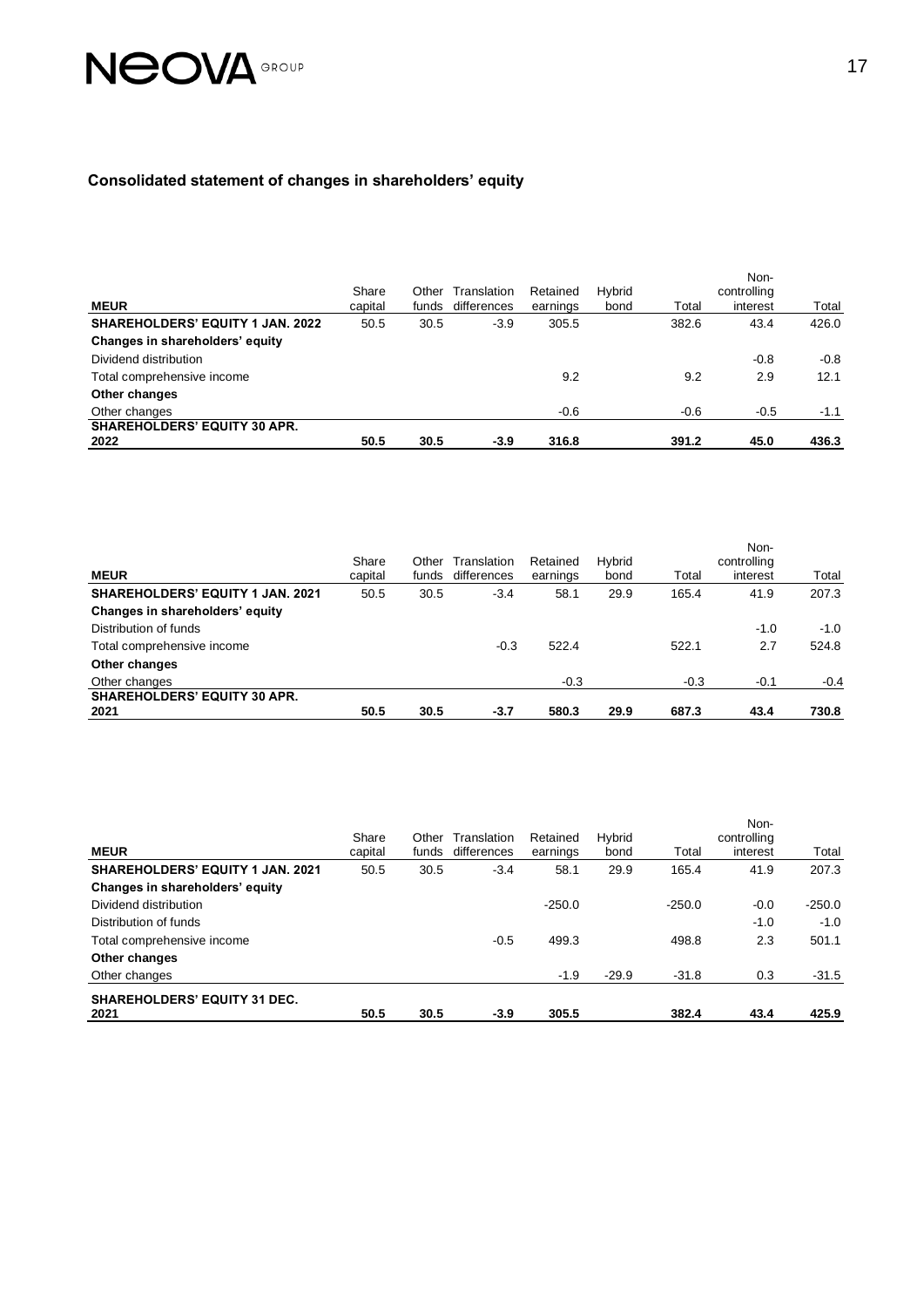

### **Turnover**

Revenue is recognised in an amount that reflects the consideration to which the Group expects to be entitled in exchange for those goods or services. The Group's performance obligations consist of the delivery of local fuels, such as peat, pellets and forest fuels, as well as added value services related to energy production. For the customers of cultivation products, the Group sells growing media, mulches and fertilisers.

Turnover consists of the revenue received from the sale of products, raw materials and services, adjusted by indirect taxes, sales adjustment items and the exchange rate differences of sales denominated in foreign currencies. Revenue from the sale of goods is recognised at the point in time at which control over the product or service is transferred to the customer and the Group no longer has authority or control over the product. As a rule, the transfer of control is based on the transfer of risks and rewards in accordance with the terms of delivery. Neova's turnover consists primarily of the sale of products and revenue is typically recognised when control over the products is transferred to the customer. Revenue from services is recognised when the service has been performed. Neova satisfies its performance obligation at a point in time; the proportion of performance obligations satisfied over time in the heat and power business was not significant in the Group's turnover. When the performance obligation has been satisfied, the proportion of sales revenue that can be allocated to the performance obligation in question is recognised in turnover.

| 1-4/2022     | Grow&Care | <b>Fuels&amp;Real</b><br><b>Estate</b><br><b>Development</b> | <b>New</b><br><b>Businesses</b> | Other<br>activities | Total |
|--------------|-----------|--------------------------------------------------------------|---------------------------------|---------------------|-------|
| Products     | 156.4     | 70.2                                                         | 1.5                             | 0.0                 | 228.1 |
| Services     | 2.1       | 0.2                                                          | 0.0                             | 0.0                 | 2.3   |
| <b>Total</b> | 158.5     | 70.4                                                         | 1.7                             | 0.0                 | 230.4 |

### **TURNOVER BY CATEGORY, EXTERNAL**

|          |           | Other              |                   |            |       |
|----------|-----------|--------------------|-------------------|------------|-------|
| 1-4/2021 | Grow&Care | <b>Development</b> | <b>Businesses</b> | activities | Total |
| Products | 130,9     | 76,8               | 0,9               | 13,5       | 222,1 |
| Services | 2,9       | 0,2                | 0,0               | 1.9        | 4,9   |
| Total    | 133,8     | 77,0               | 0,9               | 15,3       | 227,0 |

| 2021         | Grow&Care | <b>Fuels&amp;Real</b><br><b>Estate</b><br><b>Development</b> | <b>New</b><br><b>Businesses</b> | Other<br>activities | <b>Total</b> |
|--------------|-----------|--------------------------------------------------------------|---------------------------------|---------------------|--------------|
| Products     | 329.7     | 157.0                                                        | 2.5                             | 13.5                | 502.7        |
| Services     | 8.9       | 0.5                                                          | 0.0                             | 2.5                 | 11.9         |
| <b>Total</b> | 338.6     | 157.6                                                        | 2.5                             | 15.9                | 514.6        |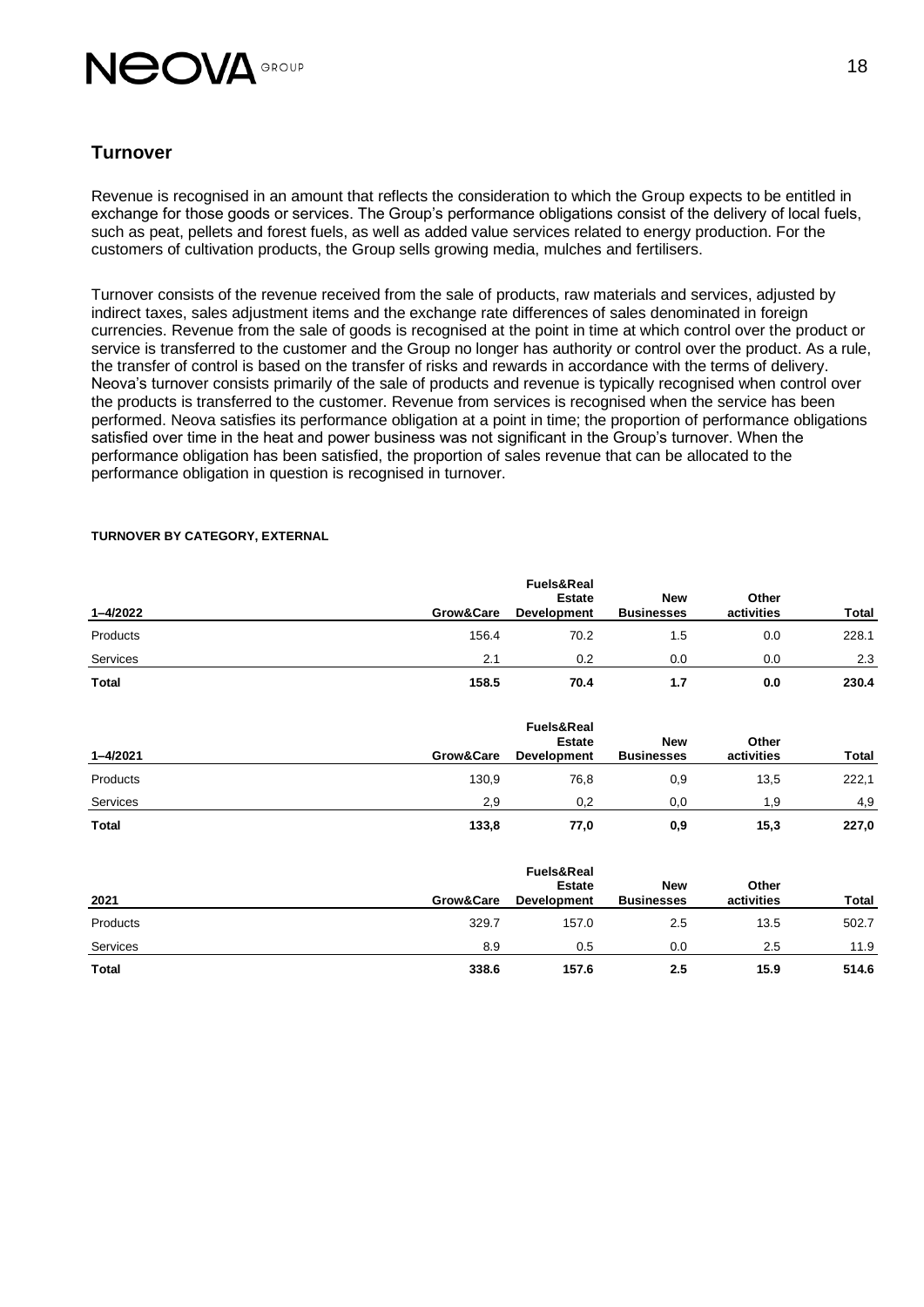# **NEOVA** GROUP

#### **TIMING OF REVENUE RECOGNITION**

| 1-4/2022                                | Grow&Care | <b>Fuels&amp;Real</b><br><b>Estate</b><br><b>Development</b> | <b>New</b><br><b>Businesses</b> | Other<br>activities | Total |
|-----------------------------------------|-----------|--------------------------------------------------------------|---------------------------------|---------------------|-------|
| Goods transferred at a point in time    | 156.4     | 70.2                                                         | 1.5                             | 0.0                 | 228.1 |
| Services transferred at a point in time | 2.1       | 0.2                                                          | 0.0                             | 0.0                 | 2.3   |
| <b>Total</b>                            | 158.5     | 70.4                                                         | 1.5                             | 0.0                 | 230.4 |

| 1-4/2021                                | Grow&Care | <b>Fuels&amp;Real</b><br><b>Estate</b><br><b>Development</b> | <b>New</b><br><b>Businesses</b> | Other<br>activities | Total |
|-----------------------------------------|-----------|--------------------------------------------------------------|---------------------------------|---------------------|-------|
| Goods transferred at a point in time    | 130.9     | 76.8                                                         | 0.9                             | 13.5                | 222.1 |
| Services transferred at a point in time | 2.9       | 0.2                                                          | 0.0                             | 1.9                 | 4.9   |
| <b>Total</b>                            | 133.8     | 77.0                                                         | 0.9                             | 15.3                | 227.0 |

| 2021                                    | Grow&Care | <b>Fuels&amp;Real</b><br><b>Estate</b><br><b>Development</b> | <b>New</b><br><b>Businesses</b> | Other<br>activities | <b>Total</b> |
|-----------------------------------------|-----------|--------------------------------------------------------------|---------------------------------|---------------------|--------------|
| Goods transferred at a point in time    | 329.7     | 157.0                                                        | 2.5                             | 13.5                | 502.7        |
| Services transferred at a point in time | 8.9       | 0.5                                                          |                                 | 2.5                 | 11.9         |
| <b>Total</b>                            | 338.6     | 157.6                                                        | 2.5                             | 15.9                | 514.6        |

### **TURNOVER BY OPERATING SEGMENT**

| 1-4/2022          | Grow&Care | <b>Fuels&amp;Real</b><br><b>Estate</b><br><b>Development</b> | <b>New</b><br><b>Businesses</b> | Other | <b>Eliminations</b> | <b>Total</b> |
|-------------------|-----------|--------------------------------------------------------------|---------------------------------|-------|---------------------|--------------|
| External turnover | 158.5     | 70.4                                                         | 1.5                             | 0.0   | 0.0                 | 230.4        |
| Internal turnover | 0.2       | 0.6                                                          | 0.1                             | 0.0   | $-1.0$              | 0.0          |
| <b>Total</b>      | 158.7     | 71.0                                                         | 1.6                             | 0.0   | $-1.0$              | 230.4        |

| 1-4/2021          | Grow&Care | <b>Fuels&amp;Real</b><br><b>Estate</b><br><b>Development</b> | <b>New</b><br><b>Businesses</b> | Other<br>activities |        | Total |
|-------------------|-----------|--------------------------------------------------------------|---------------------------------|---------------------|--------|-------|
| External turnover | 133.8     | 77.0                                                         | 0.9                             | 15.4                | 0.0    | 227.0 |
| Internal turnover | 0.1       | 2.3                                                          | 0.3                             | 0.0                 | $-2.6$ | 0.0   |
| Total             | 133.8     | 79.2                                                         | 1.1                             | 15.4                | $-2.6$ | 227.0 |

| 2021              | Grow&Care | <b>Fuels&amp;Real</b><br><b>Estate</b><br><b>Development</b> | <b>New</b><br><b>Businesses</b> | Other<br>activities |        | Total |
|-------------------|-----------|--------------------------------------------------------------|---------------------------------|---------------------|--------|-------|
| External turnover | 338.6     | 157.6                                                        | 2.5                             | 15.9                | 0      | 514.6 |
| Internal turnover | 0.3       | 4.0                                                          | 0.5                             | 0.0                 | $-4.9$ | 0.0   |
| Total             | 338.9     | 161.6                                                        | 3.0                             | 15.9                | $-4.9$ | 514.6 |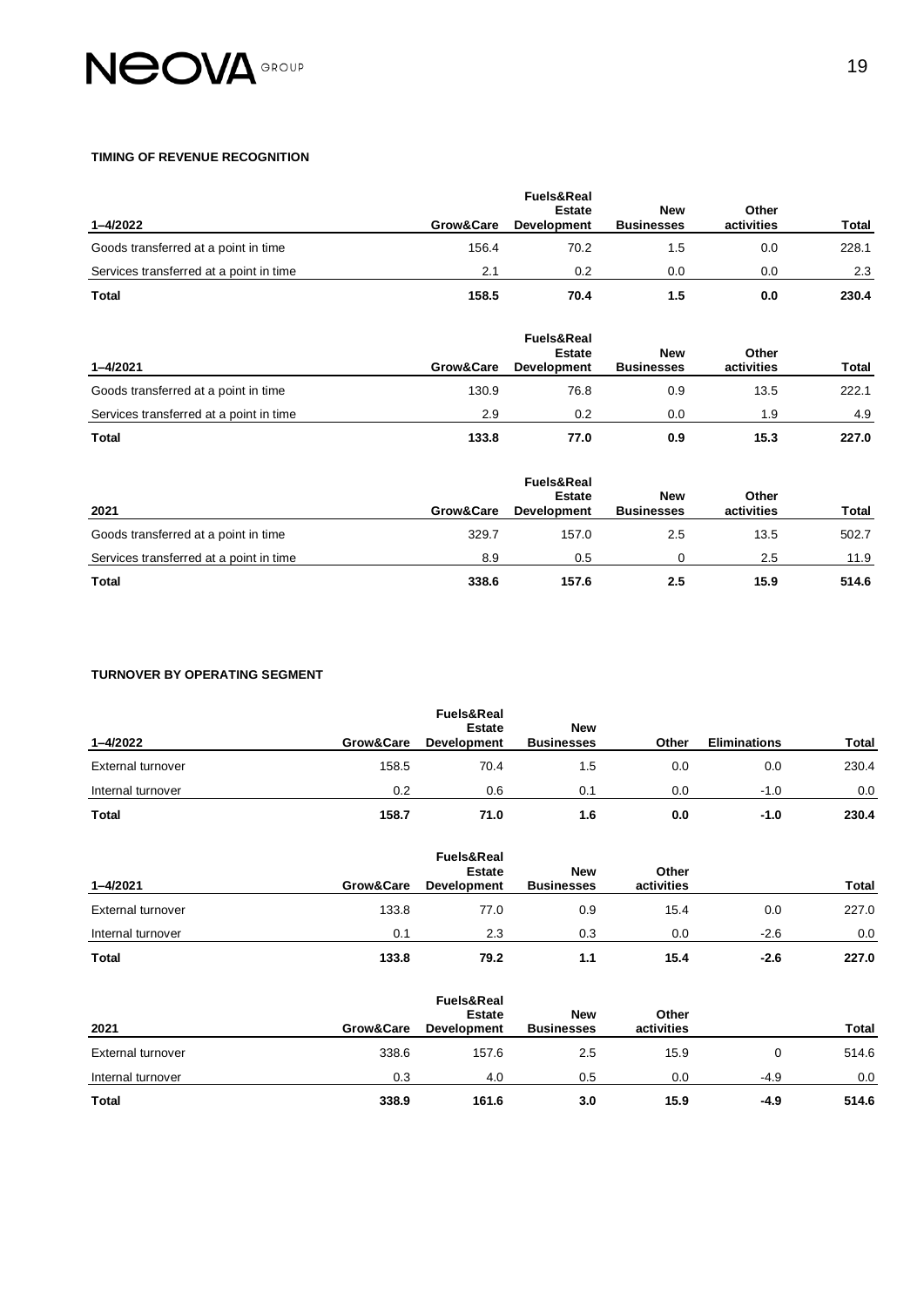

### **Segment information**

Neova's segment structure changed on 1 January 2022. The Group has changed the composition of its reporting segments by transferring the business activities of Nevel, which was sold in January 2021, to the other activities segment on 1 January 2022, and by forming a new reporting segment that comprises the Group's fuel businesses, the management and optimisation of the Group's land and real estate assets, and the business functions responsible for wind and solar power projects. Due to the change in segment reporting that took effect on 1 January 2022, the Group's financial comparison figures for 2021 are presented in accordance with the new reporting structure. The change in segment reporting has had no effect on the Group's profitability figures.

Neova Group's reporting segments are (effective from 1 January 2022) Grow&Care, Fuels&Real Estate Development, New Businesses and the other activities segment. The segments' performance is assessed regularly by the senior operative decision-maker to evaluate performance and allocate resources. The operating segments are reported consistently with the manner they are reported to the senior operative decision-maker. The senior operative decision-maker who is responsible for allocating resources to the operating segments and assessing their results is the Group's Chief Executive Officer. No operating segments have been combined to create reporting segments.

The management monitors business operations based on products, and the financial performance of the segments is monitored in terms of their comparable operating profit and operating profit. The accounting principles applied in segment reporting are consistent with the accounting principles applied in the preparation of the consolidated financial statements. Pricing between the segments is market-based and eliminated in consolidation. The segments' operating profit includes realised gains and losses from commodity derivatives used to hedge future cash flows, which are recognised in the income statement according to the nature of the hedged item.

Segment assets and liabilities are items that the segment uses in its business operations. Segment assets mainly consist of tangible and intangible assets, shares in associates and joint ventures, inventories and operational receivables. Deferred taxes, interest-bearing receivables and derivatives are not allocated to the segments. Segment liabilities include operational payables, pension obligations and provisions. Taxes, interest-bearing liabilities and derivatives are not allocated to the segments.

| <b>MEUR</b>                     | Grow&Care | Fuels&Real<br><b>Estate</b><br>Development | <b>New</b><br><b>Businesses</b> | Other  | <b>Eliminations</b> | Group total |
|---------------------------------|-----------|--------------------------------------------|---------------------------------|--------|---------------------|-------------|
| External turnover               | 158.5     | 70.4                                       | 1.5                             | 0.0    | 0.0                 | 230.4       |
| Internal turnover               | 0.2       | 0.6                                        | 0.1                             | 0.0    | $-1.0$              | 0.0         |
| <b>Turnover</b>                 | 158.7     | 71.0                                       | 1.6                             | 0.0    | $-1.0$              | 230.4       |
| Segment operating profit/loss   | 11.7      | 12.1                                       | $-1.6$                          | $-2.1$ | 0.0                 | 20.0        |
| Financial income and expenses   |           |                                            |                                 |        |                     | $-4,4$      |
| Appropriations and income taxes |           |                                            |                                 |        |                     | $-3,4$      |
| Profit/loss for the period      | 11.7      | 12.1                                       | $-1.6$                          | $-2.1$ | 0.0                 | 12,2        |
| Segment assets                  | 377.3     | 133.9                                      | 50.5                            | 135.0  | $-126.5$            | 570.3       |
| Shares in associates            | 3.1       |                                            |                                 |        |                     | 3.1         |
| Unallocated assets              |           |                                            |                                 |        |                     | 241.7       |
| <b>Assets total</b>             | 380.4     | 133.9                                      | 50.5                            | 135.0  | $-126.5$            | 815.1       |
| Segment debt                    | 38.9      | 28.0                                       | 0.5                             | 2.3    | $-0.2$              | 69.6        |
| Unallocated debt                |           |                                            |                                 |        |                     | 309.1       |
| <b>Debt total</b>               | 38.9      | 28.0                                       | 0.5                             | 2.3    | $-0.2$              | 378.7       |
| Investments                     | 24.2      | 0.7                                        | 1.7                             | 1.0    | 0.0                 | 27.4        |
| Depreciation                    | 7.1       | 1.0                                        | 0.3                             | 0.5    | 0.0                 | 8.9         |

### **SEGMENT DATA 1–4/2022**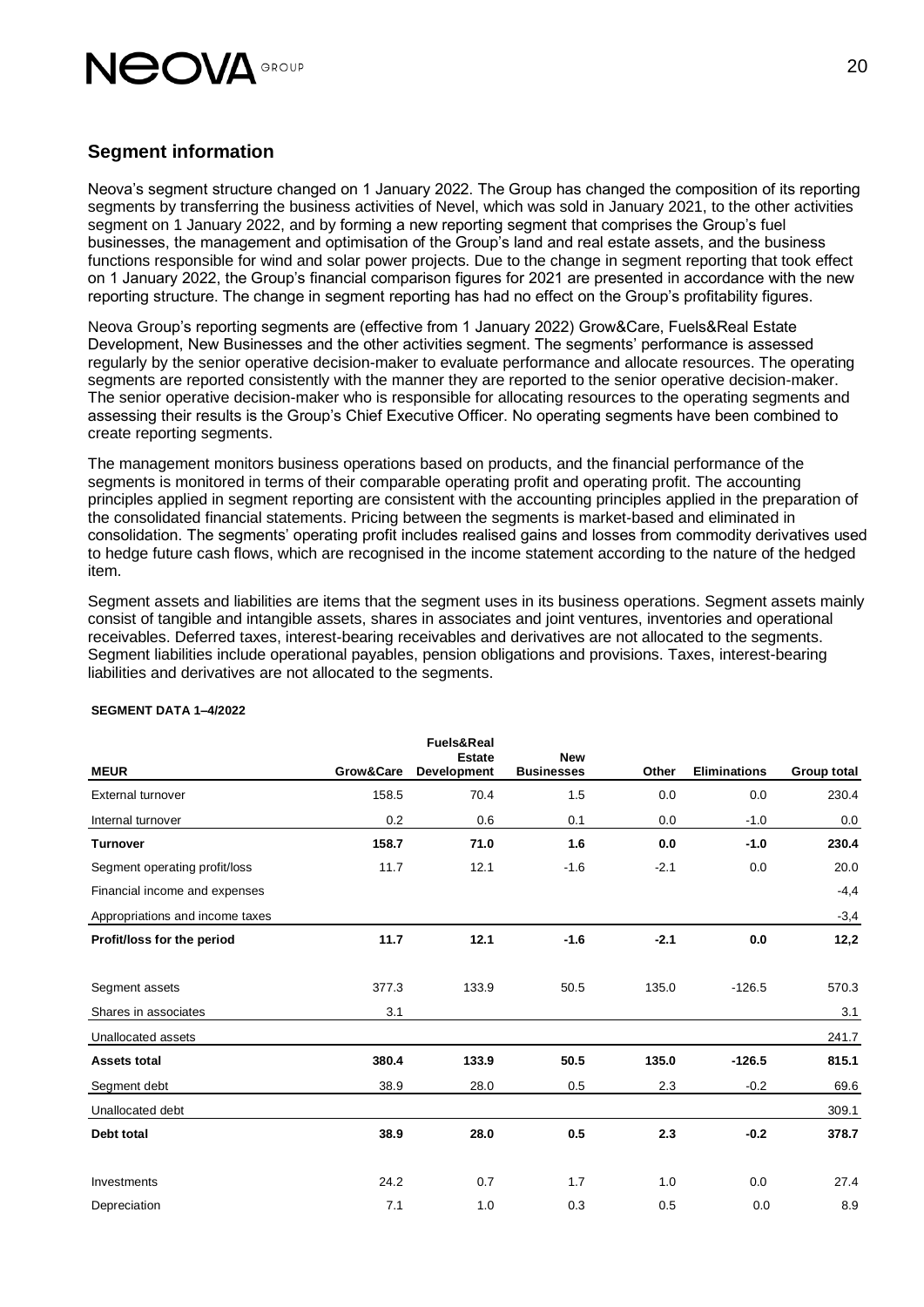

#### **SEGMENT DATA 1–4/2021**

|                                 |           | <b>Fuels&amp;Real</b><br><b>Estate</b> | <b>New</b>        |       |                     |             |
|---------------------------------|-----------|----------------------------------------|-------------------|-------|---------------------|-------------|
| <b>MEUR</b>                     | Grow&Care | Development                            | <b>Businesses</b> | Other | <b>Eliminations</b> | Group total |
| <b>External turnover</b>        | 133.8     | 77.0                                   | 0.9               | 15.3  | 0                   | 227.0       |
| Internal turnover               | 0.1       | 2.3                                    | 0.3               | 0.0   | $-2.6$              | 0.0         |
| <b>Turnover</b>                 | 133.9     | 79.2                                   | 1.1               | 15.3  | $-2.6$              | 227.0       |
| Segment operating profit/loss   | 11.9      | 10.2                                   | $-1.7$            | 510.1 | 0.0                 | 530.4       |
| Financial income and expenses   |           |                                        |                   |       |                     | $-1.7$      |
| Appropriations and income taxes |           |                                        |                   |       |                     | $-3.5$      |
| Profit/loss for the period      | 11.9      | 10.2                                   | $-1.7$            | 510.1 | 0.0                 | 525.2       |
|                                 |           |                                        |                   |       |                     |             |
| Segment assets                  | 307.1     | 210.5                                  | 44.8              | 116.4 | $-122.5$            | 556.3       |
| Shares in associates            |           | 19.9                                   |                   |       |                     | 19.9        |
| Unallocated assets              |           |                                        |                   |       |                     | 559.7       |
| <b>Assets total</b>             | 307.1     | 230.4                                  | 44.8              | 116.4 | $-122.5$            | 1,135.9     |
| Segment debt                    | 45.0      | 42.5                                   | 0.5               | 3.1   | $-0.3$              | 90.8        |
| Unallocated debt                |           |                                        |                   |       |                     | 314.4       |
| <b>Debt total</b>               | 45.0      | 42.5                                   | 0.5               | 3.1   | $-0.3$              | 405.2       |
|                                 |           |                                        |                   |       |                     |             |
| Investments                     | 8.9       | 2.1                                    | 5.8               | 33.8  | $-0.1$              | 50.6        |
| Depreciation                    | 5.3       | 2.2                                    | 0.2               | 1.8   | 0.0                 | 9.5         |

### **SEGMENT DATA 1–12/2021**

### **MEUR**

| <b>MEUR</b>                     | Grow&Care | <b>Fuels&amp;Real</b><br><b>Estate</b><br><b>Development</b> | <b>New</b><br><b>Businesses</b> | Other   | <b>Eliminations</b> | Group total |
|---------------------------------|-----------|--------------------------------------------------------------|---------------------------------|---------|---------------------|-------------|
| <b>External turnover</b>        | 338.6     | 157.6                                                        | 2.5                             | 15.9    | 0                   | 514.6       |
| Internal turnover               | 0.3       | 4.0                                                          | 0.5                             | 0.0     | $-4.9$              | 0.0         |
| <b>Turnover</b>                 | 338.9     | 161.6                                                        | 3.0                             | 15.9    | $-4.9$              | 514.6       |
| Segment operating profit/loss   | 11.0      | 2.0                                                          | $-5.1$                          | 503.3   | 0.0                 | 511.2       |
| Financial income and expenses   |           |                                                              |                                 |         |                     | $-7.0$      |
| Appropriations and income taxes |           |                                                              |                                 |         |                     | $-3.6$      |
| <b>Result for the period</b>    | 11.0      | 3.5                                                          | $-5.1$                          | $-15.0$ | $-5.5$              | 500.6       |
| Segment assets                  | 294.4     | 191.4                                                        | 48.8                            | 116.6   | $-104.9$            | 546.4       |
| Unallocated assets              |           |                                                              |                                 |         |                     | 234.4       |
| <b>Assets total</b>             | 294.4     | 191.4                                                        | 48.8                            | 12.3    | $-2.1$              | 780.9       |
| Segment debt                    | 38.4      | 29.5                                                         | 0.6                             | 2.3     | $-2.8$              | 68.0        |
| Unallocated debt                |           |                                                              |                                 |         |                     | 287.0       |
| Debt total                      | 38.4      | 29.5                                                         | 0.6                             | 2.3     | $-2.8$              | 355.0       |
| Investments                     | 37.5      | $-2.2$                                                       | 10.4                            | 39.0    | $-0.1$              | 84.6        |
| Depreciation                    | 21.2      | 24.8                                                         | 0.6                             | 4.9     | $-0.0$              | 51.6        |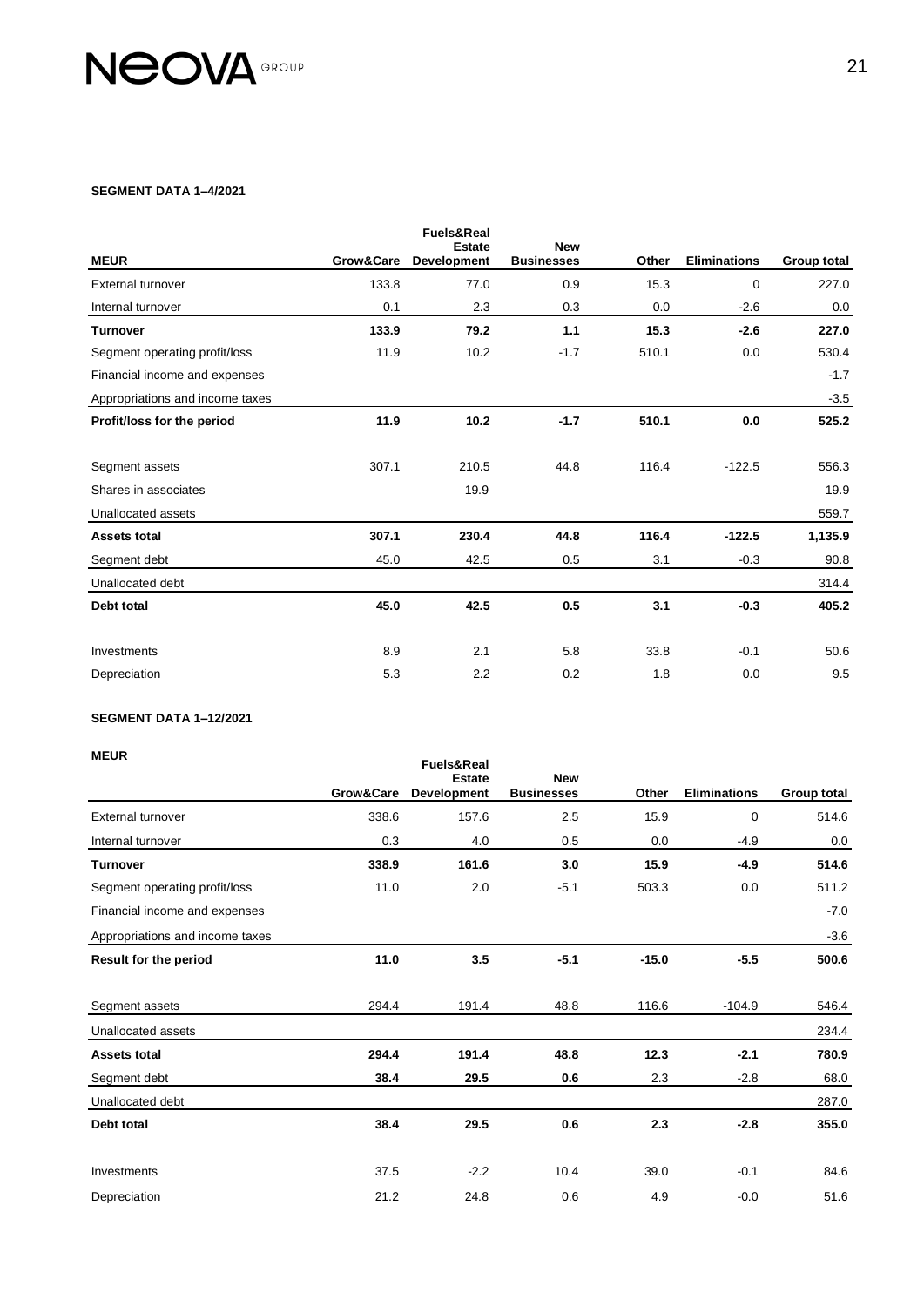# **NEOVA** GROUP

Neova discloses comparable performance indicators to improve comparability between periods. Certain income and expense items are presented as items affecting comparability when they have a significant effect on the consolidated income statement. Items affecting comparability include, for example, income and expenses arising from the restructuring of Neova's operations, income and expenses that are not related to the Group's normal business operations, such as impairment losses and costs related to acquisitions and business combinations. A reconciliation calculation between the comparable operating result and the operating result is presented in the table below.

### **OPERATING PROFIT**

| <b>MEUR</b>                   | 1-4/2022 | $1 - 4/2021$ | 2021   |
|-------------------------------|----------|--------------|--------|
| Grow&Care                     | 11.7     | 11.9         | 11.0   |
| Fuels&Real Estate Development | 12.1     | 10.2         | 2.0    |
| <b>New Businesses</b>         | -1.6     | $-1.7$       | $-5.1$ |
| Other activities              | $-2.1$   | 510.1        | 503.3  |
| Total                         | 20.0     | 530.4        | 511.2  |

### **ITEMS AFFECTING COMPARABILITY**

| <b>MEUR</b>                   | 1-4/2022 | $1 - 4/2021$ | 2021    |
|-------------------------------|----------|--------------|---------|
| Grow&Care                     | $-0.4$   | 0.0          | $-0.9$  |
| Fuels&Real Estate Development | 2.0      | 0.0          | $-17.7$ |
| <b>New Businesses</b>         | 0.0      | 0.0          | $-0.1$  |
| Other activities              | $-0.3$   | 507.3        | 506.1   |
| <b>Total</b>                  | 1.3      | 507.6        | 487.6   |

### **COMPARABLE OPERATING PROFIT**

| <b>MEUR</b>                   | $1 - 4/2022$ | $1 - 4/2021$ | 2021   |
|-------------------------------|--------------|--------------|--------|
| Grow&Care                     | 12.0         | 11.9         | 11.9   |
| Fuels&Real Estate Development | 10.1         | 10.2         | 18.6   |
| <b>New Businesses</b>         | $-1.6$       | $-1.7$       | -4.9   |
| Other activities              | $-1.8$       | 2.8          | $-2.0$ |
| <b>Total</b>                  | 18.6         | 22.7         | 23.6   |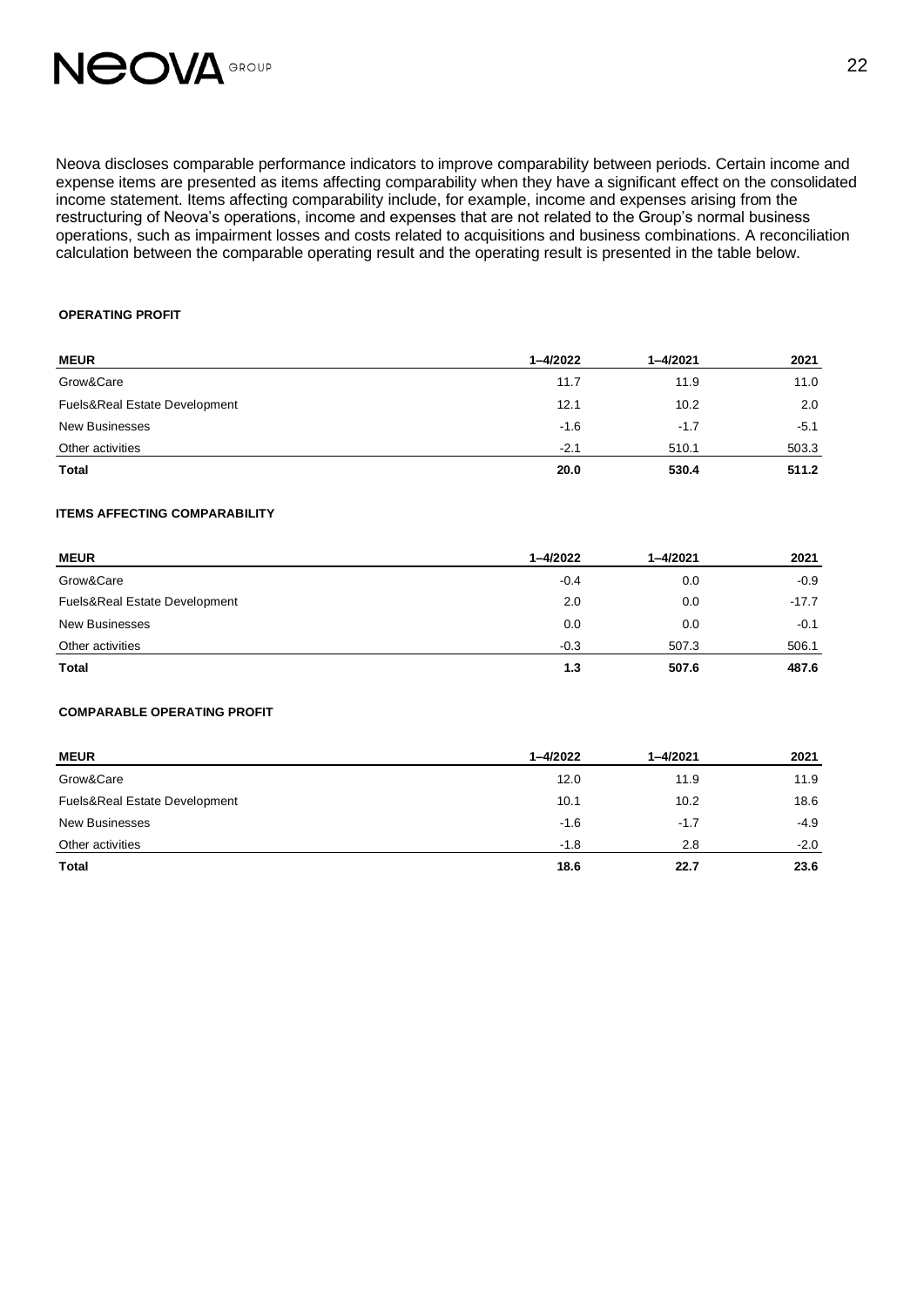# **NEOVA** GROUP

#### **ITEMS AFFECTING COMPARABILITY**

| <b>MEUR</b>                                       | $1 - 4/2022$ | $1 - 4/2021$ | 2021    |
|---------------------------------------------------|--------------|--------------|---------|
| Comparable profit/loss for the period             | 10.9         | 17.5         | 13.7    |
| Items affecting comparability                     |              |              |         |
| Gains/losses on disposals                         | 2.0          | 507.6        | 507.6   |
| Inventory measurement gains/losses                | 0.0          | 0.0          | 2.0     |
| Impairment                                        | 0.0          | 0.0          | $-0.0$  |
| Restructuring                                     | $-0.6$       | $-0.3$       | $-2.1$  |
| Other items                                       | 1.3          | 0.3          | -0.4    |
| Items affecting comparability in operating margin | 1.3          | 507.6        | 507.1   |
| Gains/losses on disposals                         | 0.0          | 0.0          | 0.0     |
| Impairment                                        | 0.0          | 0.0          | $-18.3$ |
| Restructuring                                     | 0.0          | 0.0          | $-1.1$  |
| Items affecting comparability in operating profit | 1.3          | 507.6        | 487.6   |
| Items affecting comparability, total              | 1.3          | 507.6        | 487.6   |
| Profit/loss for the period                        | 12.2         | 525.2        | 501.5   |

# **Geographical information**

### **TURNOVER BY COUNTRY**

| <b>MEUR</b>            | 1-4/2022 | $1 - 4/2021$ | 2021  |
|------------------------|----------|--------------|-------|
| Finland                | 86.5     | 105.4        | 220.3 |
| Other Nordic countries | 32.6     | 30.1         | 66.7  |
| Europe                 | 91.1     | 83.5         | 193.7 |
| America                | 8.4      | 2.5          | 10.4  |
| Other activities       | 11.8     | 5.6          | 23.5  |
| <b>Total</b>           | 230.4    | 227.0        | 514.6 |

### **NON-CURRENT ASSETS**

| <b>MEUR</b>            | $1 - 4/2022$ | $1 - 4/2021$ | 2021  |
|------------------------|--------------|--------------|-------|
| Finland                | 372.6        | 203.5        | 360.0 |
| Other Nordic countries | 2.9          | 36.9         | 59.2  |
| Europe                 | 103.6        | 60.9         | 87.6  |
| <b>Total</b>           | 479.1        | 301.3        | 506.7 |

### **INVESTMENTS**

| <b>MEUR</b>            | $1 - 4/2022$ | $1 - 4/2021$ | 2021 |
|------------------------|--------------|--------------|------|
| Finland                | 4.9          | 42.6         | 62.2 |
| Other Nordic countries | 16.6         | 5.2          | 9.6  |
| Europe                 | 5.9          | 3.5          | 12.8 |
| Total                  | 27.4         | 51.4         | 84.6 |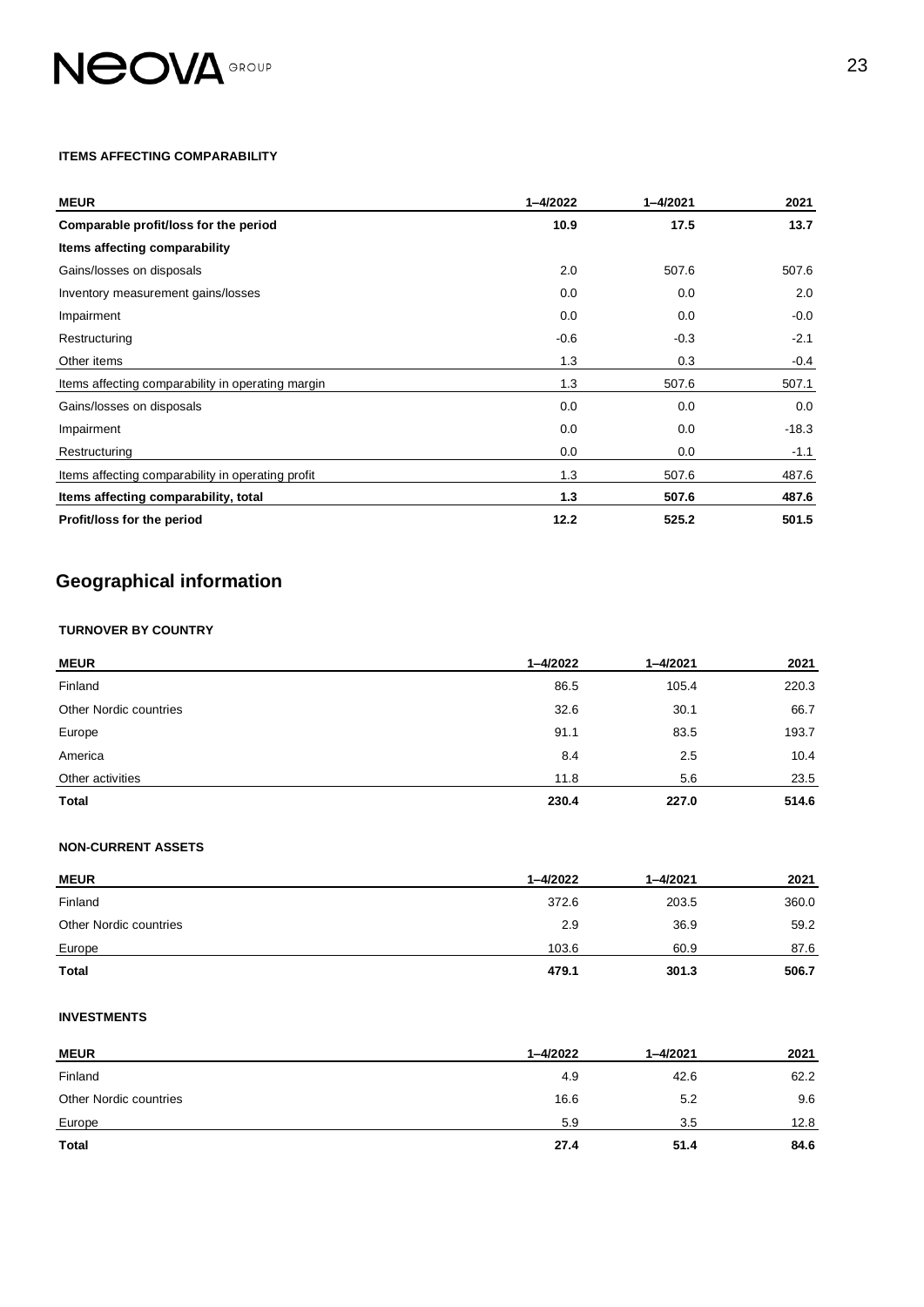# **NEOVA**

### **Fair values of financial assets and liabilities**

|                                                    | 30 Apr.<br>2022        |                          |                   | 30 Apr.<br>2021        |                          |                          | 31 Dec.<br>2021        |                          |                      |
|----------------------------------------------------|------------------------|--------------------------|-------------------|------------------------|--------------------------|--------------------------|------------------------|--------------------------|----------------------|
| <b>MEUR</b>                                        | Positive<br>Fair value | Fair value<br>Fair value | Net<br>Fair value | Positive<br>Fair value | Fair value<br>Fair value | <b>Net</b><br>Fair value | Positive<br>Fair value | Fair value<br>Fair value | Net<br>Fair<br>value |
| Currency derivatives, no hedge<br>accounting       | 0.1                    | $-0.3$                   | $-0.3$            | 0.3                    | $-0.0$                   | 0.3                      | 0.2                    | $-0.1$                   | 0.1                  |
| Electricity derivatives, no hedge<br>accounting    | 4.1                    | 0.0                      | 4.1               | 0.3                    | $-0.1$                   | 0.2                      | 2.1                    | 0.0                      | 2.1                  |
| Emission right derivatives, no<br>hedge accounting | 0.0                    | 0.0                      | 0.0               | 0.5                    | 0.0                      | 0.5                      | 0.0                    | 0.0                      | 0.0                  |
| <b>Fund investments</b>                            | 167.6                  | 0.0                      | 167.6             | 349.9                  | 0.0                      | 349.9                    | 169.1                  | 0.0                      | 169.1                |
| <b>Total</b>                                       | 171.8                  | $-0.3$                   | 171.4             | 351.0                  | $-0.1$                   | 350.9                    | 171.4                  | $-0.1$                   | 171.3                |

Investments in commercial papers, totalling EUR 76.7 million, are recognised in the balance sheet at amortised cost.

### **Nominal values of derivative agreements**

| <b>MEUR</b>                                 | 30 Apr.<br>2022 | 30 Apr. | 2021 31 Dec. 2021 |
|---------------------------------------------|-----------------|---------|-------------------|
| Nominal value of currency<br>derivatives    | 84.6            | 84.6    | 77.1              |
| Nominal value of electricity<br>derivatives | 3.2             | 3.4     | 3.0               |
| Nominal value of emission<br>riahts         | 0.0             | 0.5     | 0.0               |
| <b>Total</b>                                | 87.7            | 88.5    | 80.1              |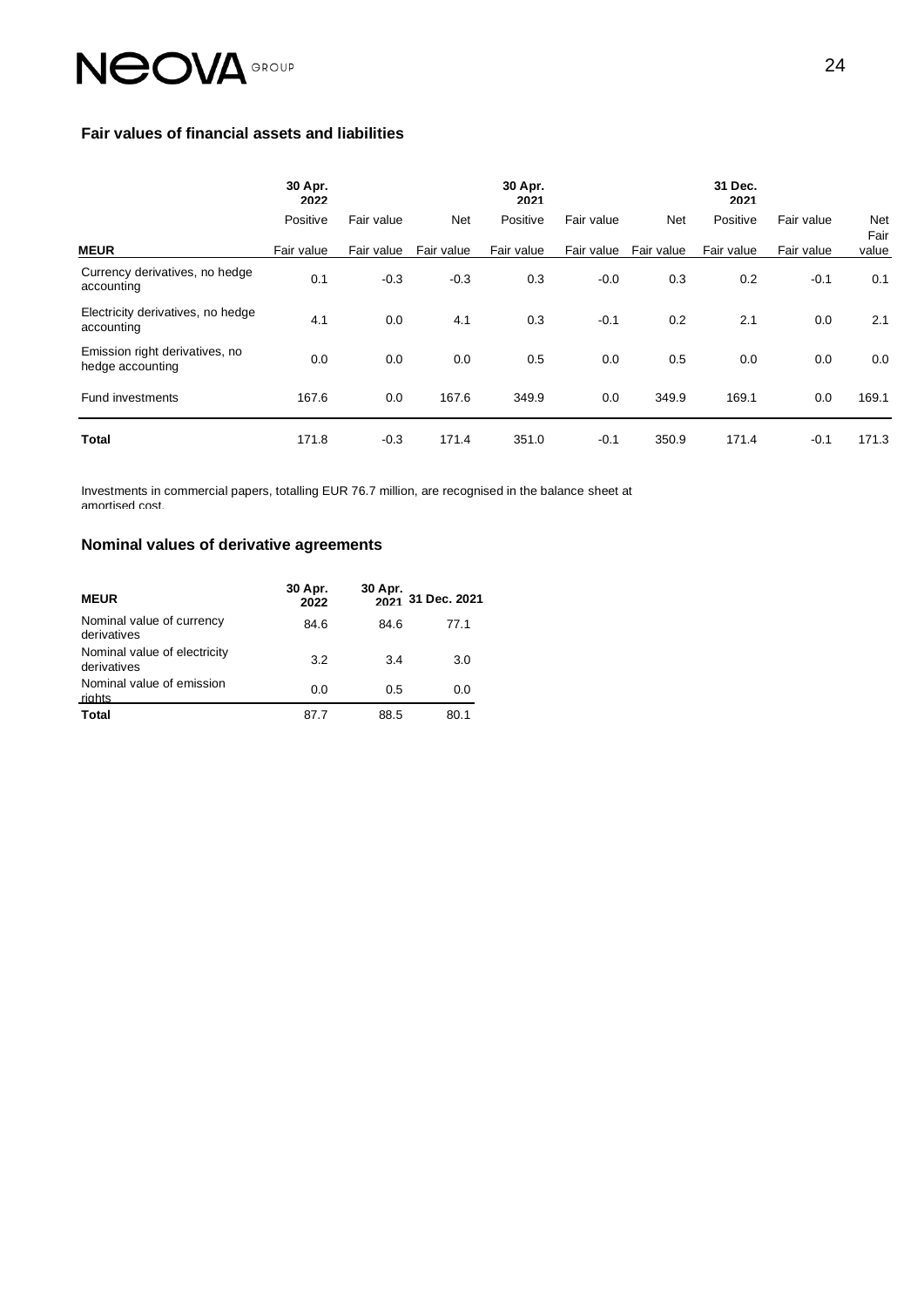# **NEOVA** GROUP

### **Fair value hierarchy levels**

Neova determines and presents the fair value classification of financial instruments according to the following hierarchy:

- Level 1. Financial instruments for which there is a publicly quoted market price in active markets

- Level 2. Instruments whose measurement uses directly observable market prices

- Level 3. Instruments with no direct market prices available for measurement.

Level 1 includes stock exchange-listed shares, level 2 includes derivatives and level 3 includes investments in unlisted securities.

| Level<br>3 |
|------------|
|            |
| 0.0        |
|            |
| 0.0        |
| 0.0        |
|            |

### **LIABILITIES MEASURED AT FAIR VALUE**

**Financial liabilities measured at fair value through profit or loss – held for trading**

| Derivatives-<br>- no hedae accountina | -u.J | 0.0 | -v.J | U.U | -v. . | 0.0 | -v. .  | 0.0 | . ט-  | U.C | -U. . | 0.0 |
|---------------------------------------|------|-----|------|-----|-------|-----|--------|-----|-------|-----|-------|-----|
| Total                                 | -0.ა | 0.0 | ن.∪- | 0.0 | -0.   | 0.0 | $-0.1$ | 0.0 | -v. . | U.l | -0. . | 0.0 |

#### **COLLATERAL, CONTINGENT COMMITMENTS AND OTHER LIABILITIES**

| <b>MEUR</b><br>Guarantees given on behalf of own<br>commitments | 30 Apr.<br>2022 | 30 Apr.<br>2021 | 31 Dec.<br>2021 |
|-----------------------------------------------------------------|-----------------|-----------------|-----------------|
| As collateral for own debt                                      |                 |                 |                 |
| Liabilities for own commitments                                 |                 |                 |                 |
| Guarantees                                                      | 9.3             | 12.8            | 14.0            |
| <b>Total</b>                                                    | 9.3             | 12.8            | 14.0            |
| Contingent commitments on behalf of<br><b>Group companies</b>   |                 |                 |                 |
| <b>MEUR</b>                                                     | 30 Apr.<br>2022 | 30 Apr.<br>2021 | 31 Dec.<br>2021 |
| Guarantees                                                      | 5.5             | 5.4             | 6.5             |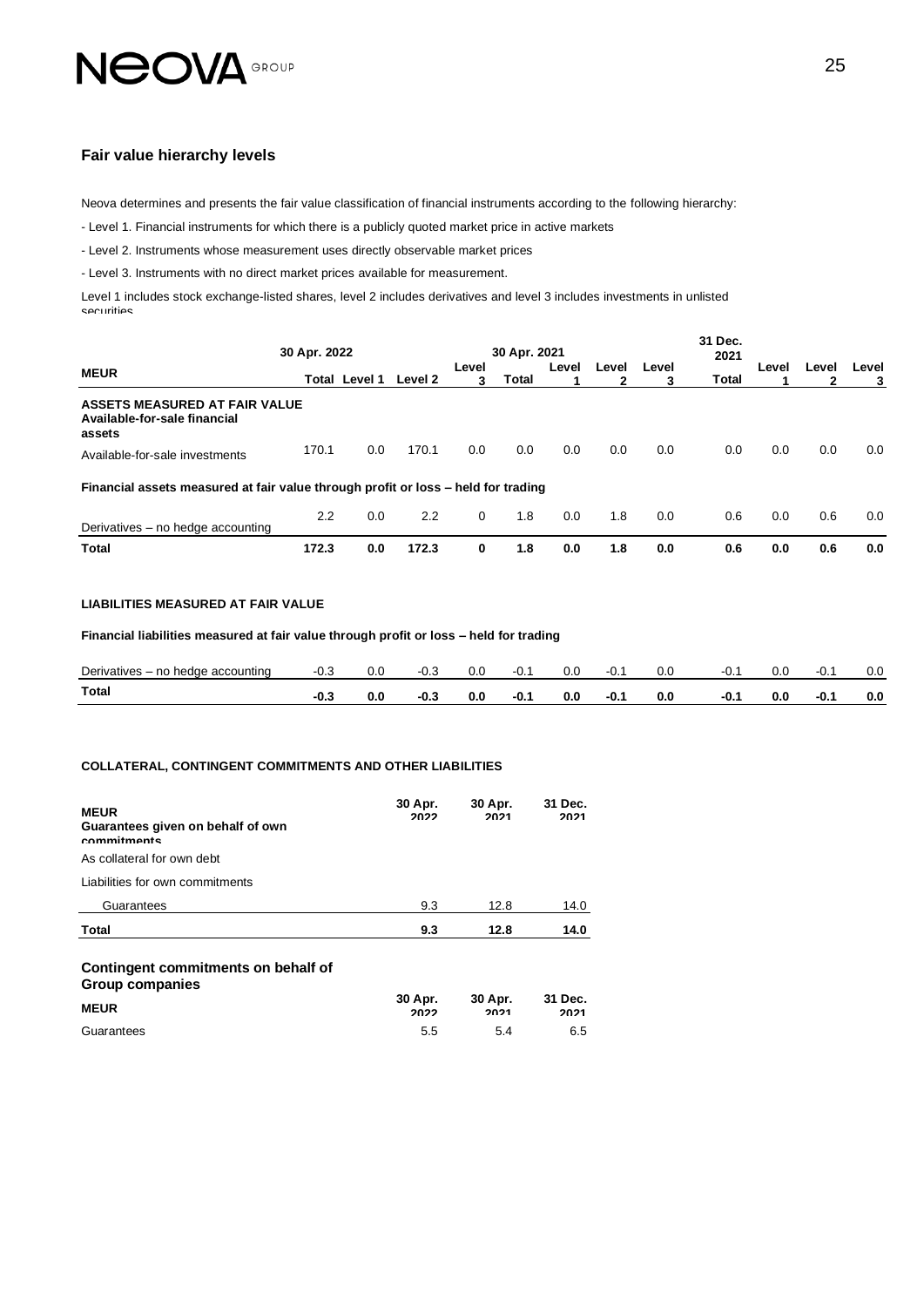

### **Acquisitions and divestments**

### **Acquisitions in 2022**

Neova Oy's group company Kekkilä-BVB Germany GmbH acquired the German companies Brill Substrate and Brill Papenburg Logistics. The acquisition strengthens Kekkilä-BVB's market position in the major European markets of Germany, Italy and France. The acquisition included a company-owned port and terminal area in Papenburg, Germany. The strategically significant acquisition strengthens Kekkilä-BVB's position as a leading player in its industry in Europe.

The combined turnover of the Brill companies amounted to approximately EUR 25 million in 2021. The acquired businesses employ approximately 60 people in Germany and France. The acquired business has been consolidated in the Group's financial figures from the date of acquisition.

The fair values of the acquired net assets, defined on the basis of preliminary estimates, are presented in the

table below. Based on the preliminary allocation of the transaction price, part of the transaction price was allocated to supplier and customer relationships, which are recognised in intangible assets, and part of the transaction price was allocated to tangible assets. The costs associated with the acquisition are included in other operating expenses in the consolidated statement of income. Most of these costs were incurred in 2021.

### **Acquired net assets and preliminary goodwill related to Brill Substrates and Brill Papenburg Logistics collectively, MEUR**

| <b>MEUR</b>                     | 2022    |
|---------------------------------|---------|
| Intangible assets               | 4.1     |
| Tangible assets                 | 8.6     |
| Investments                     | 3.0     |
| Inventories                     | 4.4     |
| Sales and other receivables     | 5.4     |
| Cash and cash equivalents       | 5.6     |
| <b>Assets total</b>             | 31.1    |
| Interest-bearing debt           | 9.3     |
| Provisions                      | 1.1     |
| Accounts payable and other debt | 7.4     |
| Debt total                      | 17.8    |
| Net assets acquired             | 13.2    |
| Consideration paid              | 16.6    |
| Net assets acquired             | $-13.2$ |
| Goodwill                        | 3.3     |
| Consideration paid in cash      | $-16.6$ |
| Acquired cash assets            | 5.6     |
| Acquired and paid liabilities   | $-2.3$  |
| <b>Cash flow effect</b>         | 13.3    |

### **Acquisitions in 2021**

Neova did not make any acquisitions in the first third of 2021.